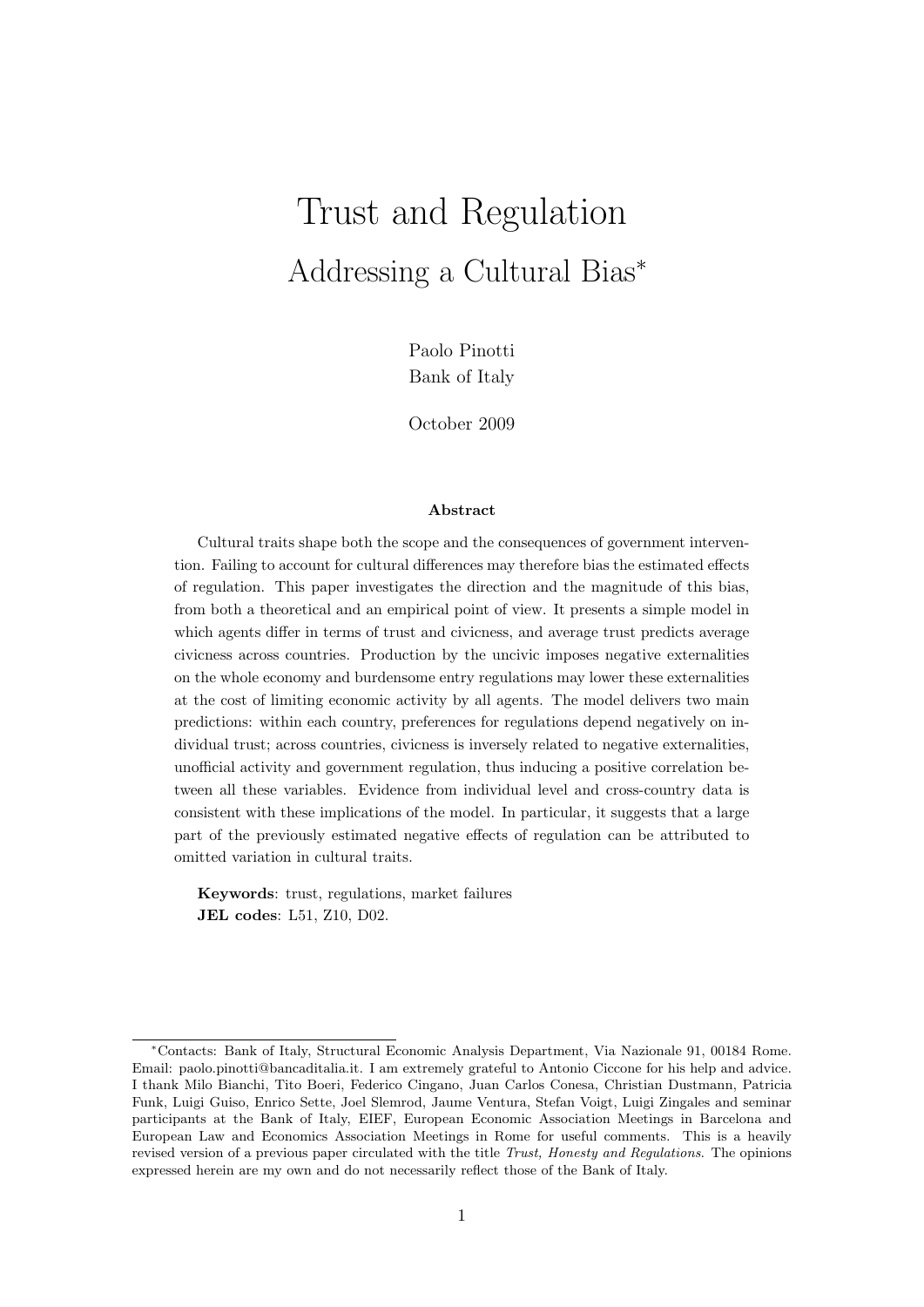## 1 Introduction

Government intervention is often blamed for entailing large economic inefficiencies. In particular, burdensome regulation of economic activity may distort the efficient allocation of resources by driving individuals and firms out of the official markets and into the informal sector (Johnson et al., 1998; Friedman et al., 2000; Schneider and Enste, 2000; Djankov et al., 2002). Most importantly, regulation also seems ineffective in preventing or correcting market failures. Available empirical evidence suggests that, indeed, greater regulation is associated with higher negative externalities across countries (Djankov et al., 2002).

These findings are consistent with public choice theories that consider regulation a purely rent-seeking device benefiting a restricted group of insiders (bureaucrats, politicians and industry incumbents) at the expense of the other agents in the economy (Tullock, 1967; Stigler, 1971; Peltzman, 1976). On the other hand, while in every country the insiders represent only a small fraction of the population, a much larger share would support greater government intervention. Figure 1 shows that, in a large sample of countries, about half of the people believe that the government should actually *increase* control over firms. Most importantly, this fraction is much lower among bureaucrats and politicians, which is strongly at odds with rent-seeking models of regulation.<sup>1</sup>

This paper offers an alternative explanation that reconciles the existence of positive excess demand for government intervention by individuals at large within each country with the empirical relationship between regulations and market failures that is observed across countries. Such explanation hinges crucially on within- and between-country variation in two cultural traits, namely trust and civicness. In particular, the first contribution of this paper is to show that, within each economy, the individual demand for regulation depends negatively on trust toward others. This relationship has far-reaching implications for the empirical pattern of regulation and market failures across countries characterized by a different degree of (average) civicness. In particular, if (i) civicness is negatively related to the incidence of market failures and (ii) average trust predicts average civicness across countries, then omitted variation in civicness induces an upward bias in previous estimates of the effect of regulation on market failures. The second contribution of this paper is thus to address the importance of this bias by explicitly incorporating heterogeneity in trust and civicness into the analysis.

Preliminary evidence presented in the next section suggests that the bias induced by omitted variation in culture is significant. Using the same data of Djankov et al. (2002) I first show that, consistently with their univariate regressions, the intensity of regulation is strongly positively correlated with negative externalities and the size of the shadow economy. After controlling for differences in trust, however, regulation is inversely related to negative externalities (as proxied by water pollution) and it is not related

<sup>&</sup>lt;sup>1</sup>These results refer to a sample of 37.222 individuals from 32 countries interviewed during the period 1999-2002. The questionnaire and the data are described in detail in the next sections.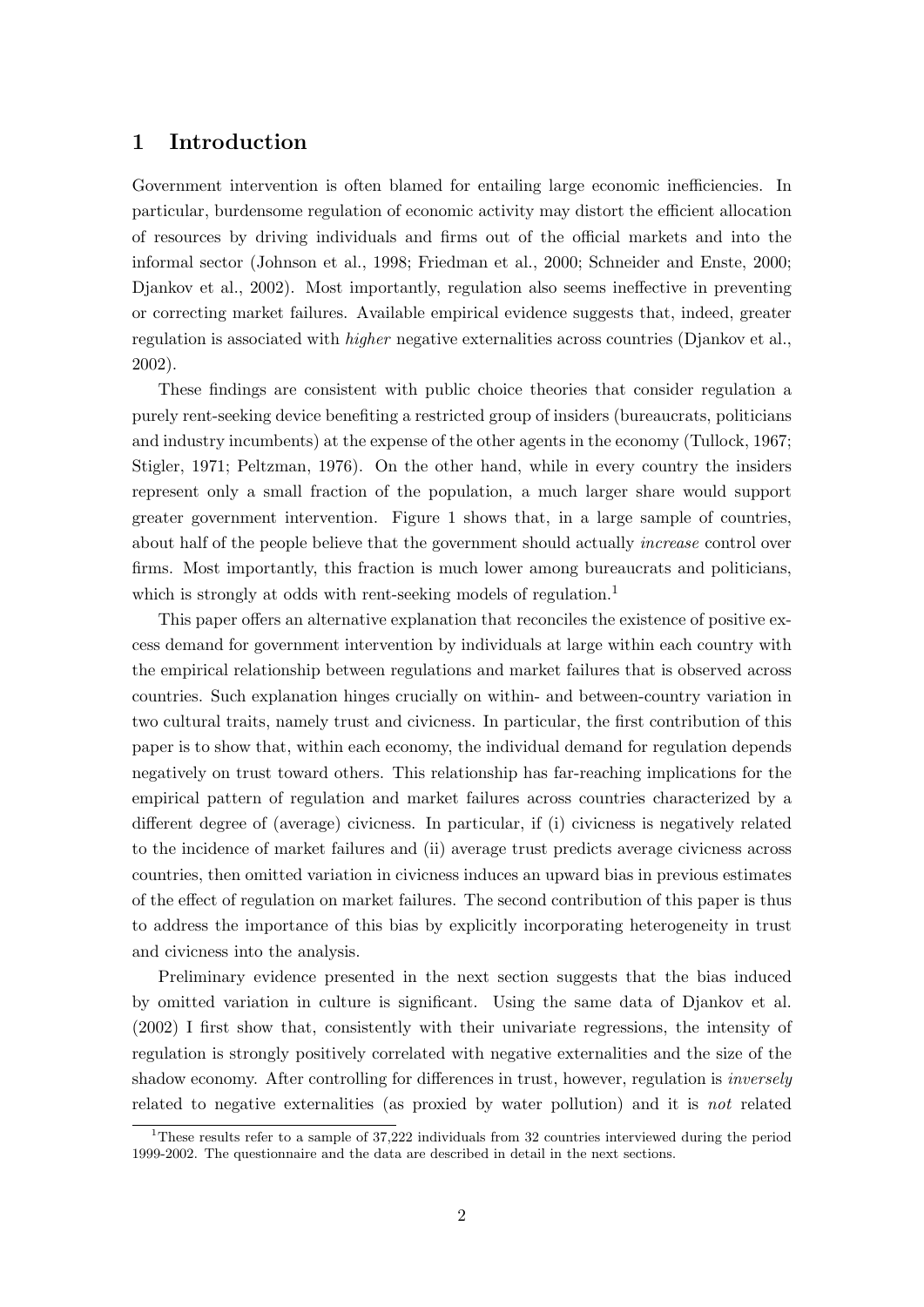any more to unofficial activity.<sup>2</sup> These findings suggest that demand for government intervention by people at large, driven by market failures occurring in the first place, might explain much of the differences in regulation across countries. This view is in line with the public interest theory of regulation initiated by Pigou (1938), according to which government intervention provides a (second best) solution to market inefficiencies (see, more recently, Banerjee, 1997; Acemoglu and Verdier, 2000). As a matter of fact, all countries impose pervasive regulations in those sectors characterized to a greater extent by negative externalities, natural monopolies, incomplete information and moral hazard (e.g. public utilities, professional services and the health care sector).

Culture enters this framework by influencing both the risk of market failures and individual beliefs about such risks. With respect to the first issue, some cultural traits may prevent individuals from taking advantage of market imperfections at the expense of other agents even though it would be optimal to do so from an economic point of view. While this is a departure from the standard homo economicus assumption, it is a widely accepted one. In particular, both experimental and non-experimental evidence show that elements of the cultural sphere such as moral values, religious beliefs and social norms may induce individuals to privilege social outcomes over their own private economic interests. Cultural tendencies toward cooperation have been alternatively referred to in the economics literature as social capital (Knack and Keefer, 1997), generalized (as opposed to limited) morality (Tabellini, 2008b), trustworthiness (James, 2002) and, more recently, civicness (Algan and Cahuc, 2009; Aghion et al., 2009).<sup>3</sup>

It is even more uncontroversial in the literature that individual trust reflects, to some extent, other people's tendencies toward cooperation, possibly along with behavioral elements such as betrayal aversion (Barr, 2003; Bohnet and Zeckhauser, 2004; Bohnet et al., 2008; Fehr, 2008).<sup>4</sup> Therefore, less trustful agents would predict a greater propensity to take advantage of market failures by other individuals in the economy; if the demand for government regulation is motivated (at least in part) by concerns for market failures, these same agents should prefer more government intervention.

Section 3 frames this idea into a simple model with negative externalities of production and heterogeneity in individual values and beliefs. Specifically, some agents are civic and never exert externalities on the rest of the economy, while the uncivic do so whenever it is in their private economic interest. Regulation imposes an upfront (wasteful) cost on perspective entrants in the market, thus discouraging entry in the official sector, which in turn lowers the level of economic activity. Through this channel, regulation also lowers negative externalities, although it does so inefficiently for two main reasons. First, regulation imposes a burden on all agents, including the civic ones that would have not polluted

<sup>2</sup>All data used in Djankov et al. (2002) have been kindly made available by Andrei Shleifer at http://www.economics.harvard.edu/faculty/shleifer/files/registration<sub>new.dta</sub>

<sup>3</sup> Incidentally, "civic traditions" was also the term used in the path-breaking work by Putnam (1993) on the effect of cooperation on economic outcomes.

<sup>4</sup>For a different view, see Glaeser et al. (2000), according to whom individual trust reflects one's own (rather than others') trustworthiness; see also Sapienza et al. (2007).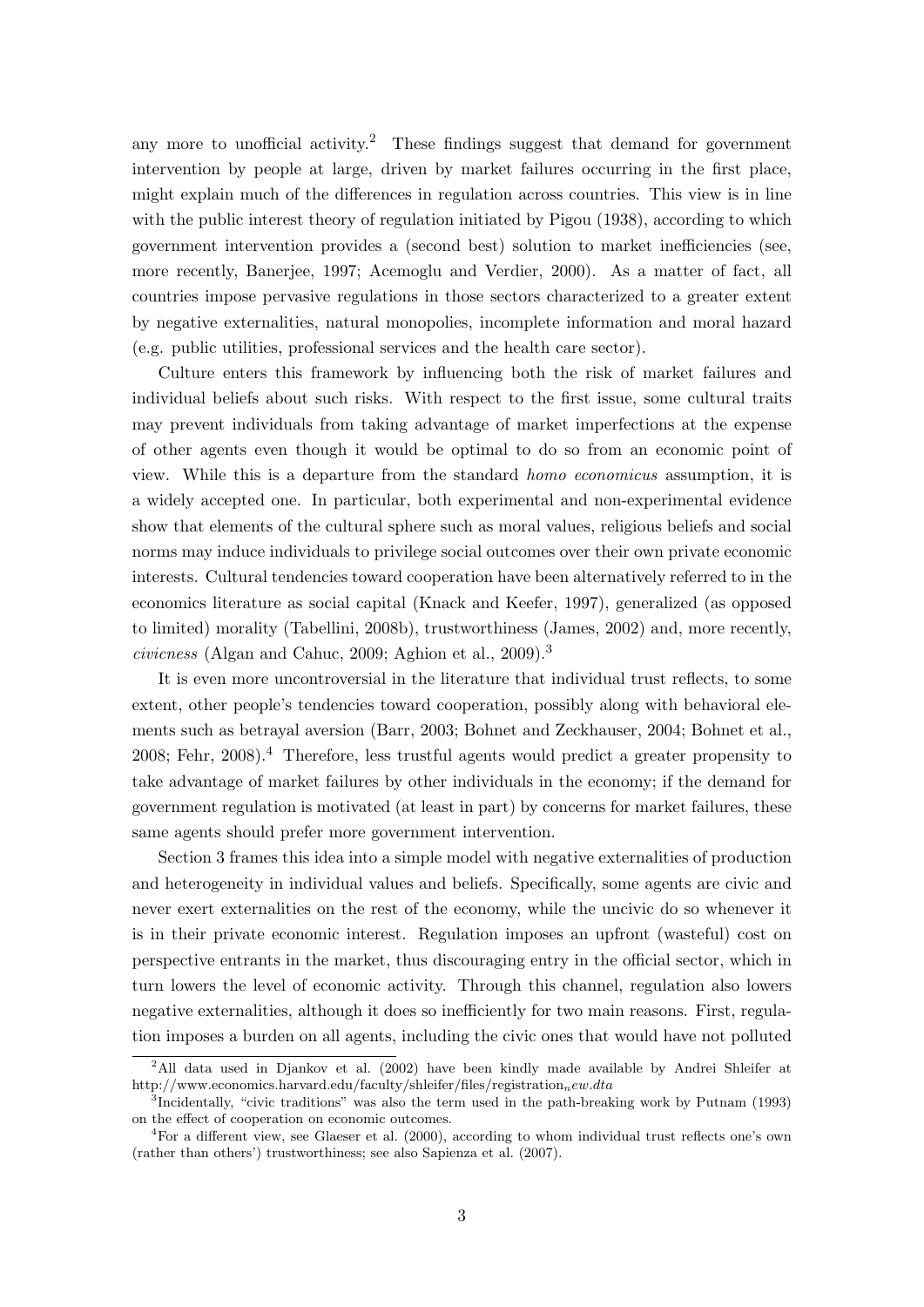anyway. Second, individuals averted from the official market may still operate unofficially; in this case, however, they must limit their size, which in turn reduces the equilibrium level of negative externalities.

Trust is simply the subjective belief about the fraction of civic agents in the population. Therefore, the expected costs and benefits of regulation vary with trust, less trustful agents predicting more market failures absent regulation and thus demanding more of it. In Section 4 I test this empirical implication of the model on individual data from the World Values Survey. Individual-level estimates allow to control for country-specific factors by including country fixed effects, which considerably reduces the scope for omitted variable and endogeneity bias. Also, regressions interacting individual trust with country characteristics relate the trust-driven component of the individual demand for regulation to economic and institutional factors. Overall, I find that trust has a robust, negative effect on individual preferences for regulation, the more so in countries where market failures are more widespread and the bureaucracy is more efficient.

Finally, in Section 5 I examine the implications of these findings for the cross-country pattern of regulation and market failures. The main model implication in this respect is that lower civicness drives higher levels of negative externalities, unofficial activity and government regulation (through trust), thus inducing a positive (spurious) correlation between all these variables. To take this into account, I replicate the analysis of Djankov et al. (2002) on the effects of regulation controlling for omitted variation in culture in two different ways. First, I include average country trust along with regulation on the right hand side of the estimating equation. Then, since trust could itself be an endogenous variable in the regression, I address the same issue by excluding it from the specification and instrumenting regulation by country population. According to Demsetz (1967) and Mulligan and Shleifer (2005), in fact, the creation of new institutions (including government regulations) entails significant fixed costs and is therefore limited by the size of the market. Indeed, population turns out to be strongly correlated with the intensity of regulation across the countries in my sample. Most importantly, it is uncorrelated with average trust, so that differences in population allow to estimate the effects of regulation independently of variation in trust. The results obtained through these two alternative methods are remarkably similar and suggest that omitted variation in culture may induce a significant upward bias in previous estimates of the effect of regulation on negative externalities and unofficial activity.

There is a large body of research, initiated by Putnam (1993) and Fukuyama (1995), investigating the effect of cultural traits on economic activity (for a recent review, see Tabellini, 2008a). I contribute to this literature by studying a new channel through which trust and civicness improve aggregate performance, namely by lowering the demand for costly regulations. Indeed, Hochberg et al. (2009) and Zingales (2009) suggest that recent corporate scandals in the US and the global financial turmoil, provoked (among other things) by the opportunistic or illicit behavior of some agents in the market, resulted in a dramatic drop in trust, which in turn raised pressures to tighten regulation. This paper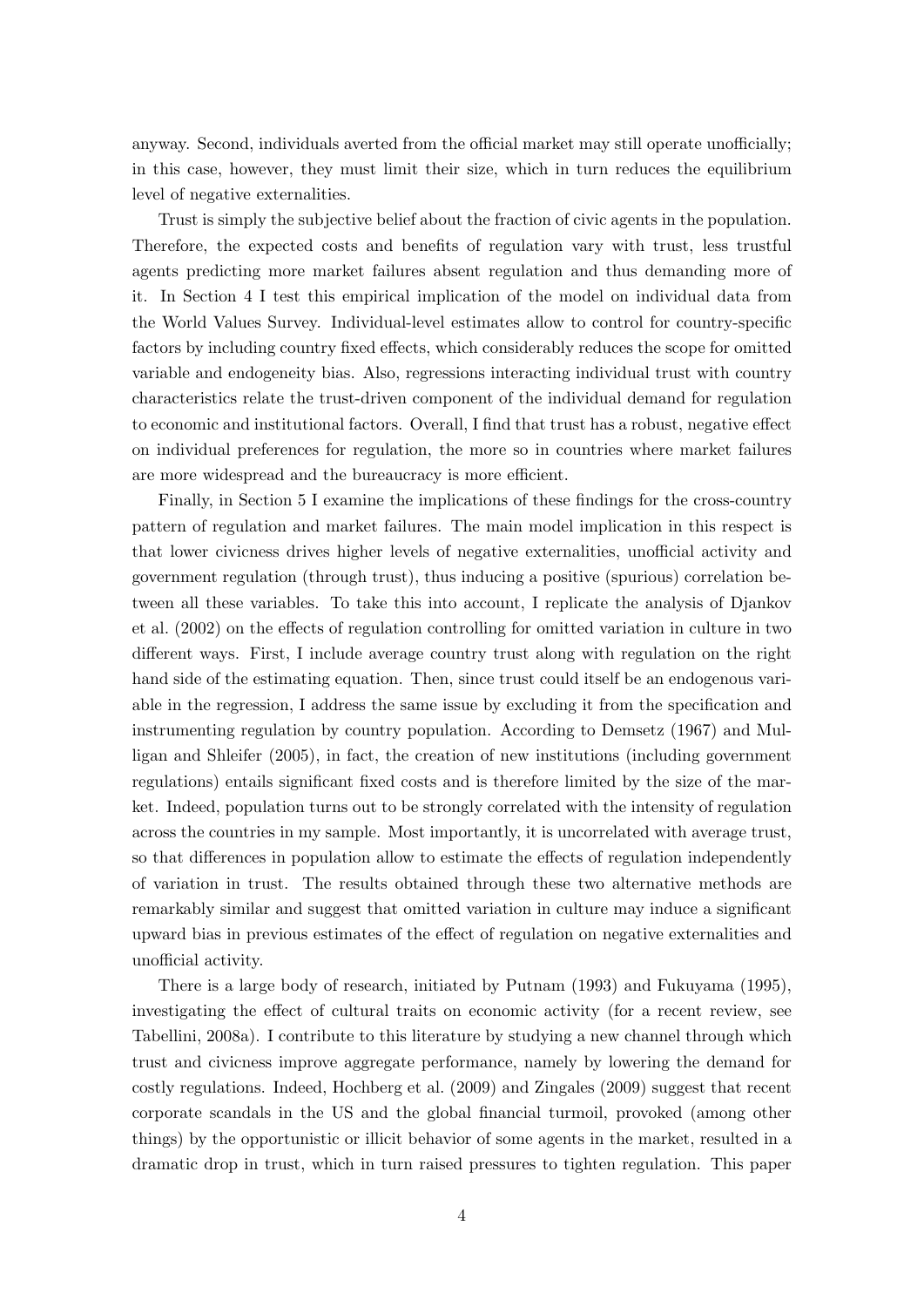offers a framework to better understand this mechanism.

Closely related to this paper, Aghion et al. (2008), Algan and Cahuc (2009) Aghion et al. (2009) also examine the relationship between civicness, trust and regulation. However, they do not consider the implications of this finding for previous evidence about the effects of government intervention. My contribution in this respect is to include market failures and unofficial activity (which may also depend on culture) into the analysis and show that previous estimates of the effects of regulation on such outcomes are upward biased by omitted variation in civicness and trust.

# 2 Data and preliminary evidence

This section introduces some of the measures of regulation and culture that will be used throughout the paper and reviews previous evidence on the relationship between regulations and market failures.

#### 2.1 Regulation and market failures

Unbundling and measuring institutions is never an easy task. This is especially true for regulations, due to the extreme variability of formal and informal regulatory practices around the world. In an extremely influential paper, Djankov et al. (2002) proposed to measure entry regulations by the number of procedures required to start a new business. Such procedures include "obtaining all necessary licenses and permits and completing any required notifications, verifications or inscriptions with relevant authorities"; they range from opening a bank account to scheduling sanitary inspections to the production plants. Since its introduction, this indicator has been updated yearly on behalf of the World Bank's Doing Business project.<sup>5</sup>

While any measure of regulation has its own shortcomings, the Doing Business indicator has the advantage of being available and roughly comparable for almost all countries in the world. Since its introduction, it has been extensively used to empirically evaluate the effects of regulations. In the same paper, in fact, Djankov et al. (2002) examine the correlation between regulation and indicators of market failure. Two such indicators are the level of water pollution, as measured by the emissions of kilograms of organic pollutant per day per worker, and the (estimated) size of the informal sector. The results are shown in the top graphs of Figure 2. Heavier regulations seem associated with worse outcomes in both respects, the relationship being particularly strong and statistically significant in the case of unofficial activity. Djankov et al. (2002) interpret these findings as evidence in favor of public choice theories of regulation.

 $5$ Arrunada (2007) presents a critique of the Doing Business indicators, while Woodruff (2006) provides a more general discussion of the issues involved in the measurement of institutions.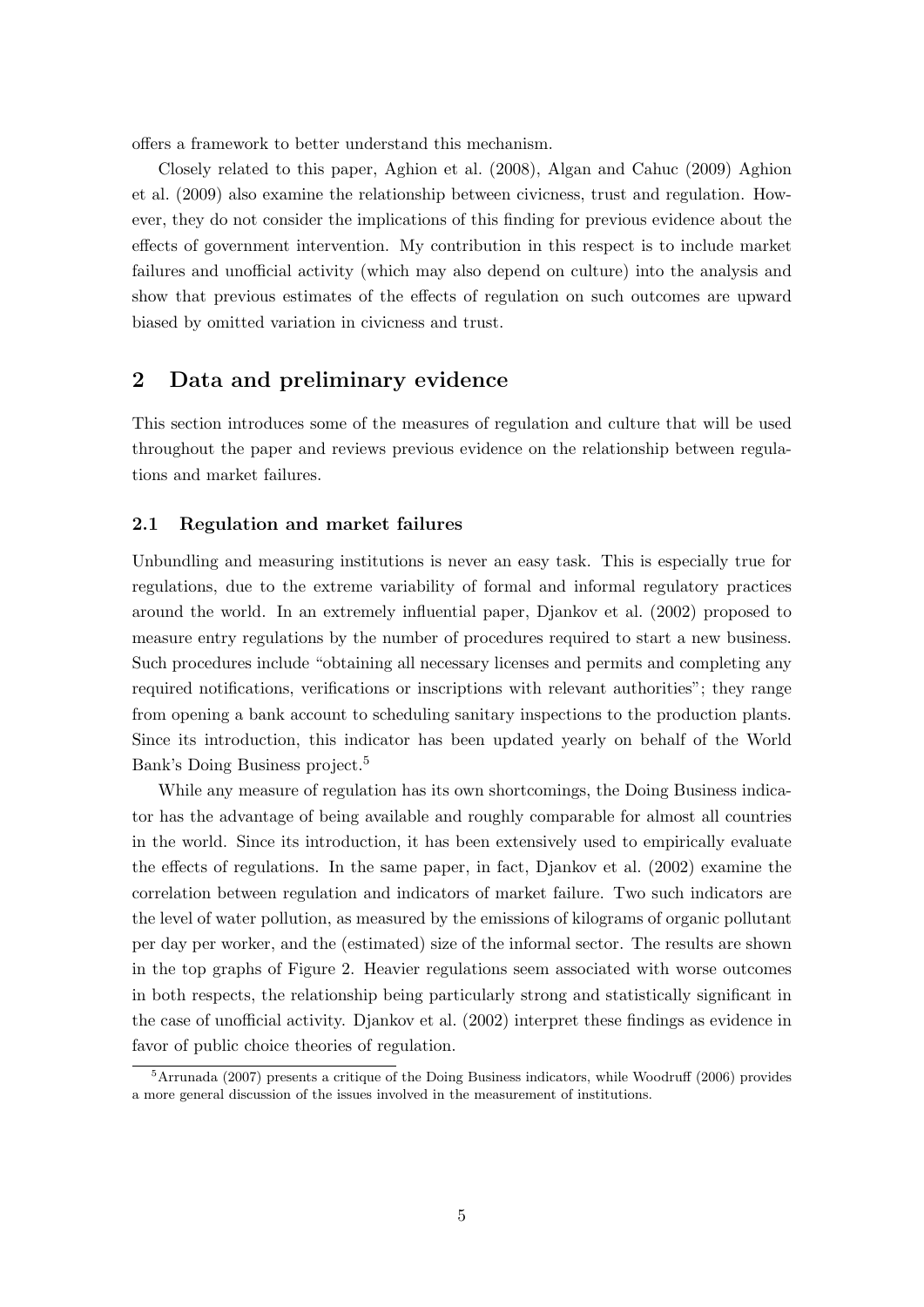#### 2.2 Trust toward others

Cultural traits such as moral values, beliefs and social norms vary widely both within and across countries. The World Values Survey (WVS hereafter) represents a formidable attempt to provide an adequate account of such heterogeneity by the means of international questionnaires collecting detailed individual data along several dimensions (economic, social, cultural, etc.) for more than 200,000 people in 83 countries.<sup>6</sup> The results of this survey deliver, among other things, a measure of individual trust toward others. Question A165 of the survey asks: "Generally speaking, would you say that most people can be trusted or that you need to be very careful in dealing with people?". I define a binary variable trust equal to 1 if the answer was "Most people can be trusted" and 0 if the answer was "Can't be too careful in dealing with people". This is by far the most widely adopted measure of trust existing in the literature; examples include Knack and Keefer (1997), Guiso et al. (2006), Tabellini (2005) and Aghion et al. (2009). Since all variables from Djankov et al. (2002) refer to the 1990s, I combined data from the second and third wave of the WVS (which span the periods 1990-1993 and 1994-1999, respectively) to obtain a cross-country measure of average trust.

It turns out that trust is negatively associated with entry regulations across countries; see Figure 3. If trust also reflects, negatively, the average propensity of (other) individuals in the economy to take advantage of market imperfections, then omitted variation in cultural values and beliefs could drive part of the (positive) correlation between regulations and market failures. Unfortunately, reliable measures of civicness, allowing to verify its relationship with average trust, are not easily comparable across countries. For instance, data on blood donations and voting turnout, which capture the propensity of individuals to privilege social over private interests, could depend on the development of the non-profit sector and on the electoral system, respectively, both of which may be also correlated with regulation. Still, these same measures are more easily comparable across regions within the same country. In particular, Guiso et al. (2004) have used blood donations and voting turnout at referenda to measure differences in social capital across Italian regions. Both measures are indeed positively and significantly correlated with average trust across regions (the correlation coefficient is 0.38 for blood donations and 0.48 for voting turnout) as well as strongly correlated with each other (correlation equal to 0.63). While it is not possible to conclude that such correlations are actually due to the fact that trust predicts civicness, this evidence suggests nevertheless that the two variables are strongly correlated. Therefore, partialing out the effect of trust on both regulations and market failures should control, at least in part, for omitted variation in civicness across countries. After doing this, heavier regulation is no longer associated with worse outcomes; see the bottom graphs in Figure 2. My interpretation of this finding is that culture is both an important determinant of regulation and a confounding factor in previous estimates of its

<sup>6</sup>Throughout this paper I will refer to version v.20060423 of the database (FOUR-WAVE INTE-GRATED DATA FILE, 1981-2004), which is available at http://www.worldvaluessurvey.org/. See the documentation therein for an exhaustive description of the survey.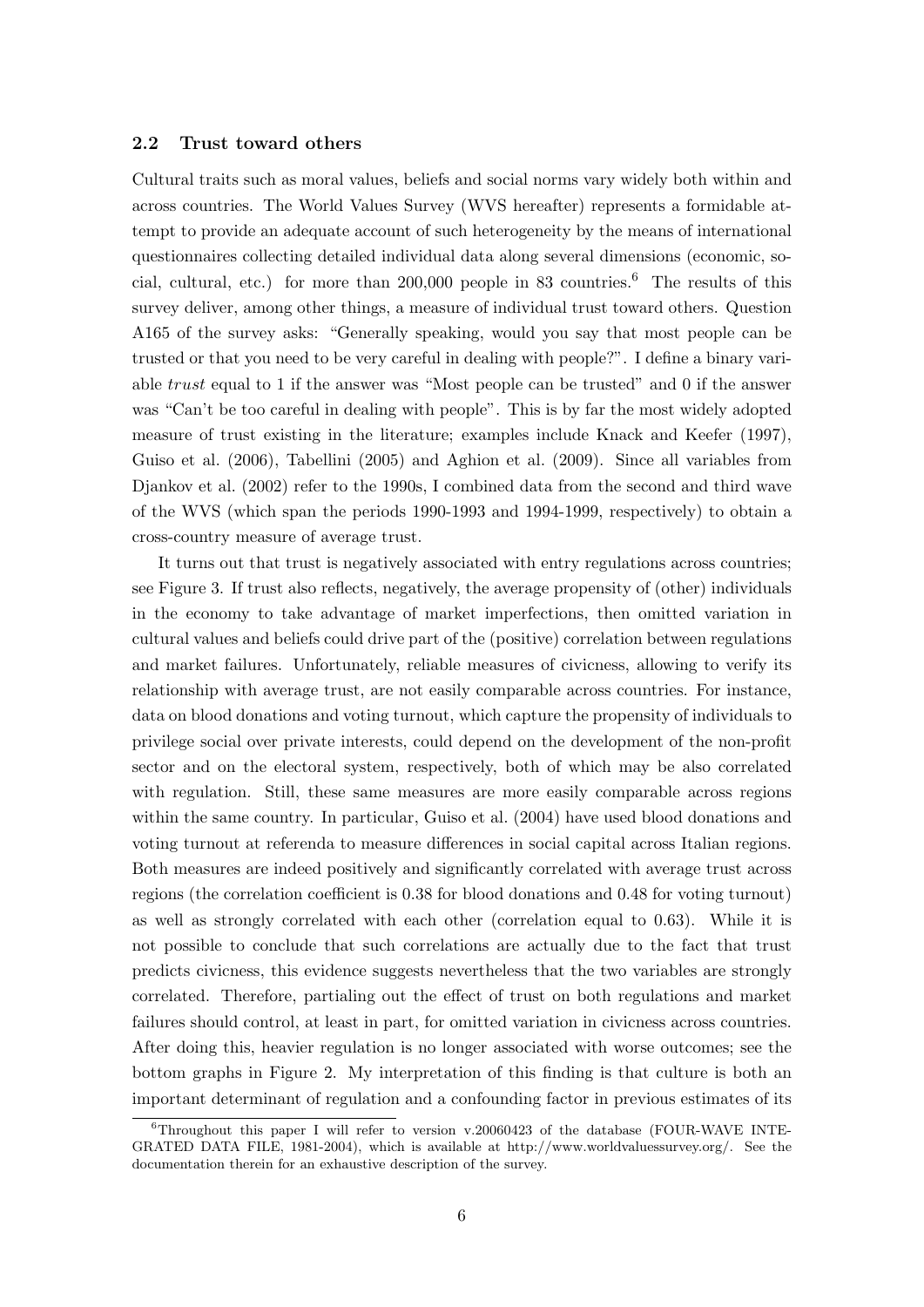effects. The model in the next section formalizes this intuition.

# 3 The model

#### 3.1 Preferences and technology

Consider an economy populated by a continuum of (ex-ante) identical agents, with total mass 1, living for two periods. In the first period, they decide by majority voting over the regulatory policy, namely the level  $R$  of red tape imposed on official economic activity; in the second period, agents learn their ability in dealing with bureaucracy and decide whether they want to enter the official or unofficial sector. In the former case, they produce  $\bar{y}$  and bear a bureaucratic cost  $\alpha R$ , where  $\alpha$  reflects their (inverse) ability in dealing with red tape; in particular, let  $\alpha$  be uniformly distributed, across individuals, over the unit interval. Alternatively, individuals may escape bureaucracy by hiding in the shadow economy; in this case, however, they must restrict the scale of production to  $y < \overline{y}$ in order not to be detected by government officials.<sup>7</sup>

Production by each agent exerts a negative externality on the whole economy (e.g. pollution) unless (s)he affords an investment  $I \leq y$  to prevent it; for instance, I could be the investment required to adopt a safer (but more expensive) technology. In particular, let the level of negative externalities in the economy, denoted by  $X$ , equal the total output produced by agents not investing in the safe technology.<sup>8</sup>

The private utility of each agent is

$$
U = c - f(X),\tag{1}
$$

where  $c$  is individual consumption, which depends on the entry and investment decisions. and  $f(X)$  are the costs of negative externalities present in the economy, with  $f(.)$  increasing and convex.

#### 3.2 Civicness and trust

I now introduce the key ingredient of the model, namely heterogeneity in individual values and beliefs. Starting with the former, a fraction  $\tau$  of agents are *civic* and suffer psychological penalties for damaging other individuals.<sup>9</sup> In particular, such penalties are so high that civic agents always invest to prevent negative externalities, while the remaining part,  $1 - \tau$ , are *uncivic* and simply maximize their own private utility.

<sup>&</sup>lt;sup>7</sup>The *size dualism* is a well-established theoretical and empirical result in the literature on unofficial activity (see, for instance, Rauch, 1991; Fortin et al., 1997; Amaral and Quintin, 2006; Antunes and Cavalcanti, 2007).

<sup>&</sup>lt;sup>8</sup>A previous version of this paper, Pinotti (2008), explores the relationship between trust and regulation considering a different type of market failure, namely asymmetric information in product markets.

<sup>9</sup>This way of modeling civicness is adopted, for instance, by Frank (1987), Kandel and Lazear (1992) and Algan and Cahuc (2009).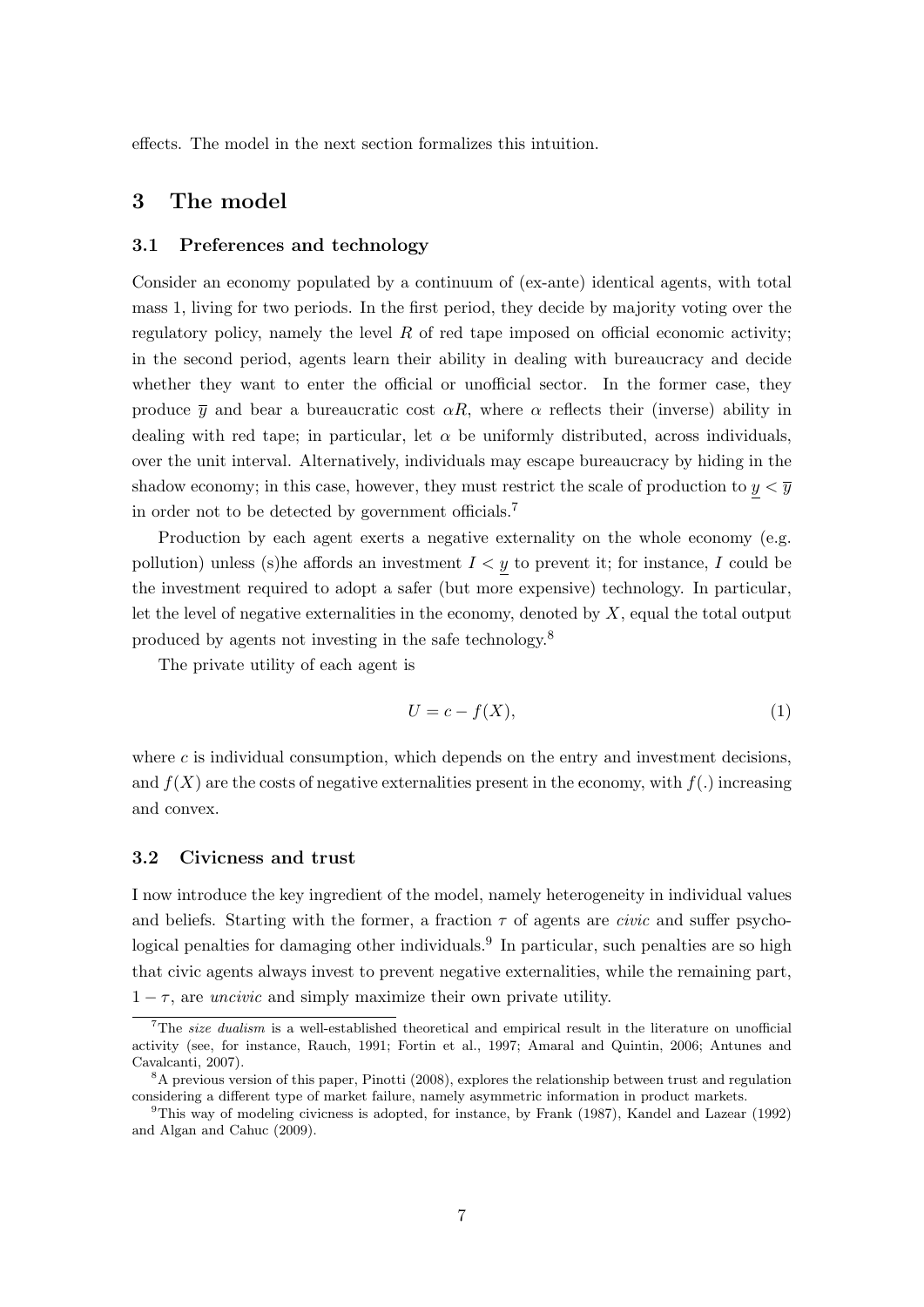Turning to beliefs, agents can not observe the exact proportion  $\tau$  of civic individuals in the economy but hold expectations about it, denoted by  $\hat{\tau}$ . Such expectations reflect both the true (unobserved)  $\tau$  and idiosyncratic prediction errors,

$$
\hat{\tau} = \tau + \epsilon,\tag{2}
$$

where  $\epsilon$  is randomly distributed across individuals. By the law of large numbers, the expected fraction of civic agents in the economy is also the subjective probability that each other individual is civic, so that  $\hat{\tau}$  may be also interpreted as trust toward others.

#### 3.3 Equilibrium entry and externalities

I solve the model backward, starting from the entry and investment choices in period 2, which affect individual consumption in the following way:

| inverse           | not invest                    |                           |
|-------------------|-------------------------------|---------------------------|
| official sector   | $\overline{y} - \alpha R - I$ | $\overline{y} - \alpha R$ |
| unofficial sector | $y - I$                       | $y$                       |

After learning their own  $\alpha$ , agents enter the official sector if and only if  $\overline{y} - \alpha R \ge y$ , or

$$
\alpha \le \alpha^* = \frac{\Delta y}{R},\tag{3}
$$

with  $\Delta y = \overline{y} - y$ . Therefore,  $\alpha^*$  and  $1 - \alpha^*$  are the fractions of agents entering the official and unofficial sector, respectively, so that total output in the economy is

$$
Y = \alpha^* \overline{y} + (1 - \alpha^*) y,\tag{4}
$$

while the share produced in the unofficial sector is

$$
S = \frac{(1 - \alpha^*)y}{(1 - \alpha^*)y + \alpha^* \overline{y}}.\tag{5}
$$

Turning to investment, it always decreases private consumption and utility, so that the uncivic never prevent negative externalities (while the civic do by assumption). Therefore, the aggregate level of negative externalities is equal to

$$
X = (1 - \tau) \left[ \alpha^* \overline{y} + (1 - \alpha^*) y \right]. \tag{6}
$$

#### 3.4 Regulatory policy

Assume that actual investment is unobservable (for instance, it could depend on effort); therefore, no policy aimed at reducing negative externalities may force individuals to invest I. On the other hand, compliance with the red tape and other bureaucratic requirements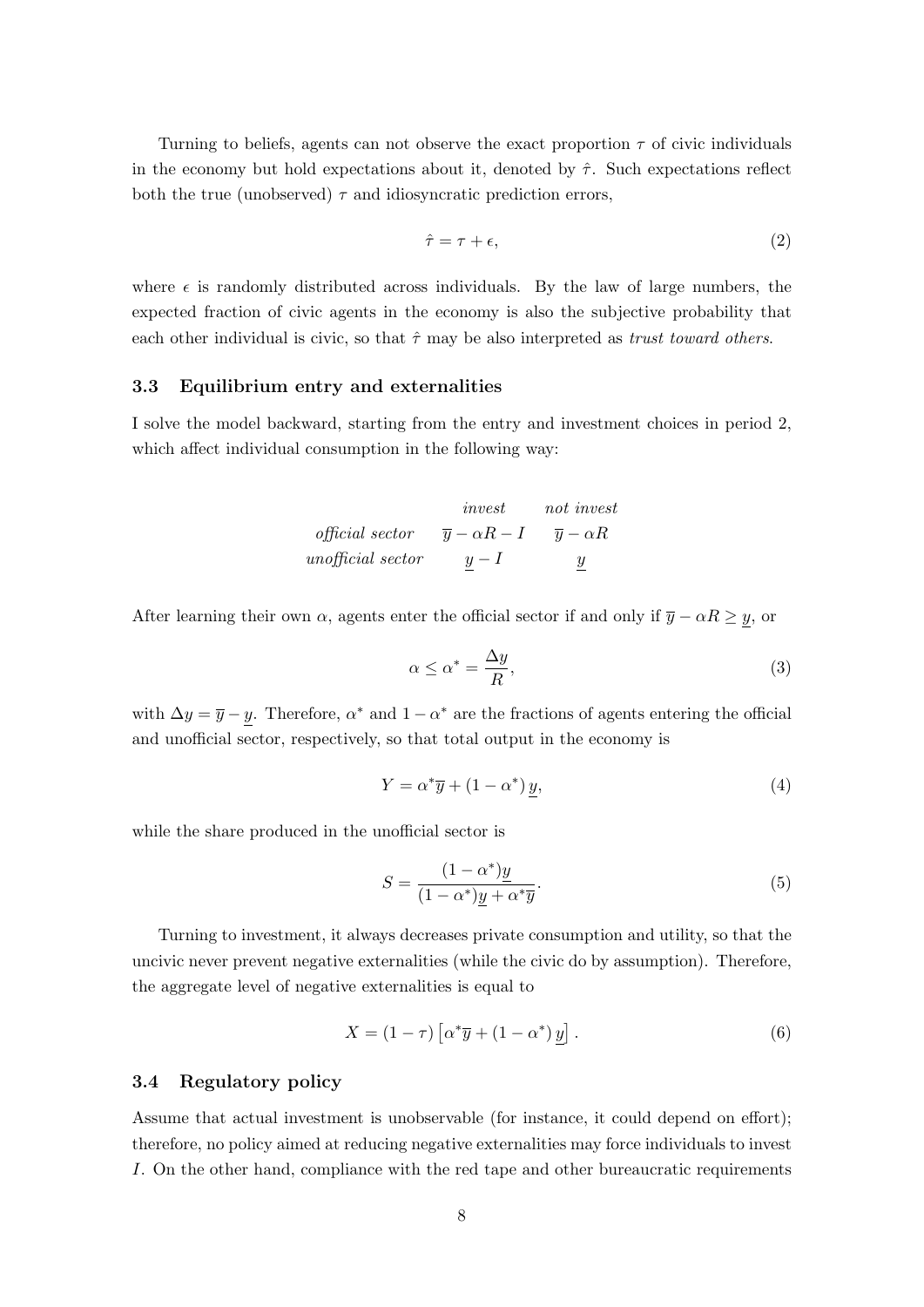is fully verifiable, so they can be used to drive prospective entrants from the official to the unofficial sector, thus lowering negative externalities through the reduction in the scale of production.

In period 1, before knowing his/her own  $\alpha$ , the expected utility of each agent, conditional on regulatory policy R and expectations  $\hat{\tau}$ , is

$$
E(U) = \int_0^{\alpha^*} \left[ \overline{y} - \alpha R \right] d\alpha - (1 - \alpha^*) \underline{y} - f \left( (1 - \hat{\tau}) \left[ \alpha^* \overline{y} + (1 - \alpha^*) \underline{y} \right] \right), \tag{7}
$$

where  $\alpha^*$  depends on R according to (3). The level of regulation preferred by each agent solves the first order condition

$$
\frac{1}{2} \left( \frac{\Delta y}{R} \right)^2 = f'(X(\hat{\tau})) \left( 1 - \hat{\tau} \right) \left( \frac{\Delta y}{R} \right)^2,\tag{8}
$$

which balances the marginal costs of regulation in terms of lower consumption (on the left hand side) against its marginal benefits in terms of lower negative externalities (on the right hand side). The relative size of the two will depend on the expected incidence of civicness in the population,  $\hat{\tau}$ . In particular, since  $f(.)$  is convex and  $X(\hat{\tau})$  depends negatively on R and positively on  $\hat{\tau}$ , condition (8) implicitly defines the preferred policy as a negative function of individual trust,

$$
R = R(\hat{\tau}), \ \frac{\partial R}{\partial \hat{\tau}} < 0. \tag{9}
$$

Therefore, the first implication of the model is that, at the individual level, preferences for regulation depend negatively on trust toward others.

Since individuals are ex-ante identical in terms of (inverse) ability  $\alpha$  and differ only with respect to  $\hat{\tau}$ , the median voter theorem implies that the regulatory policy chosen by majority voting is

$$
R^* = R^*(\hat{\tau}^m) \tag{10}
$$

where  $\hat{\tau}^m$  is the median level of trust in the population. The second prediction of the model is thus that trust and regulation are inversely related also across countries.

Finally, consider several economies like the one just described, differing only in the fraction  $\tau$  of civic agents. Lower civicness raises negative externalities, which in turn increases the demand for regulation; the latter prevents a greater share of the population from entering the official sector, thus alimenting the size of the shadow economy and reducing the equilibrium level of negative externalities. Therefore, cultural traits determine both the demand for regulation and its outcomes, so that omitting trust and civicness may bias the estimated effects of regulation on externalities and unofficial activity. Section 5 provides some evidence to quantify this bias; before doing that, however, I empirically examine the predictions of the model for the individual-level demand for regulation.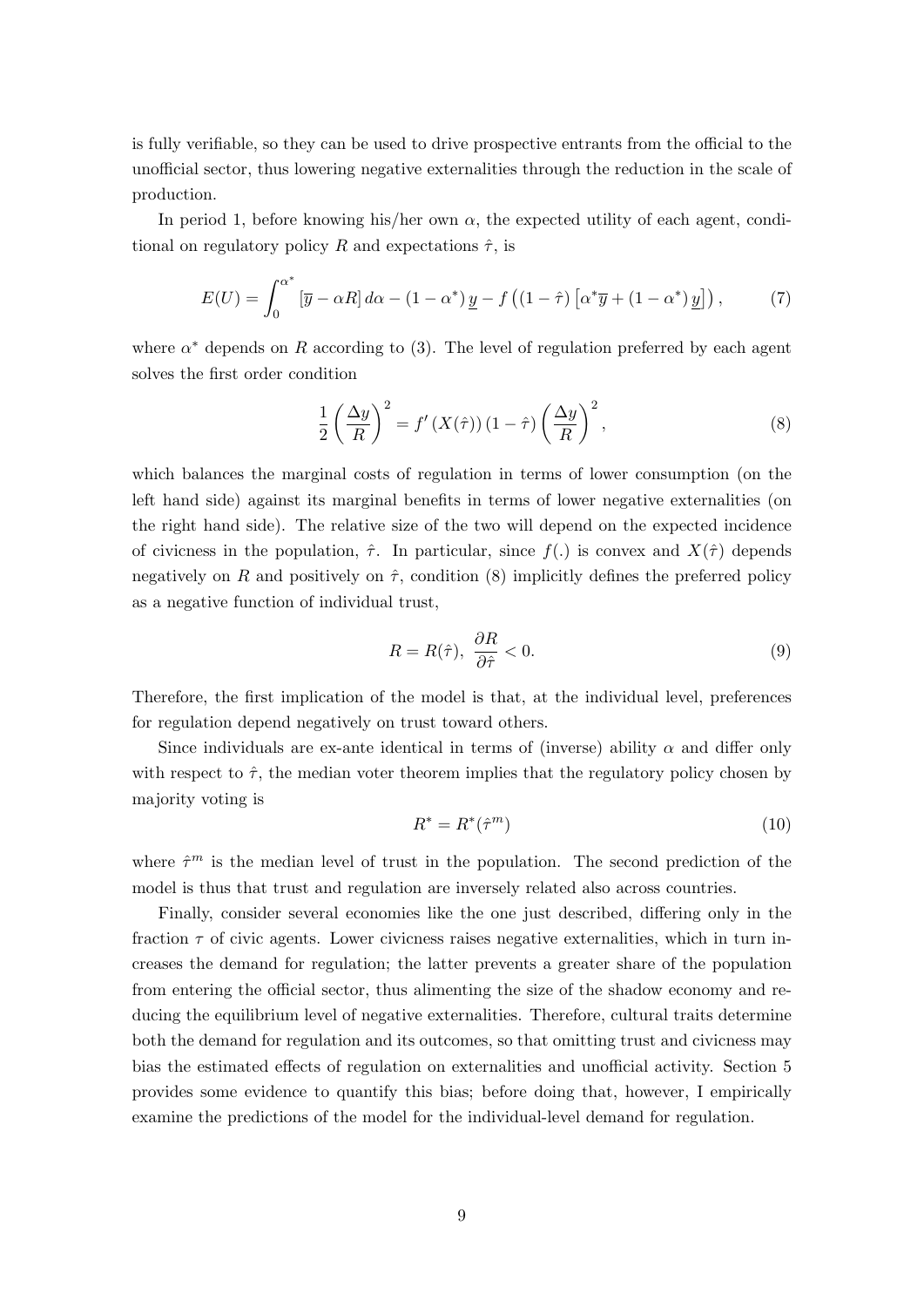# 4 Individual-level evidence

The simple model in the previous section implies that, at the individual level, preferences for regulation depend negatively on trust.

#### 4.1 Estimating equation

The WVS provides a measure of preferences for regulation. Question E042 in section Politics and Society of WVS asks each individual whether "The state should give more freedom to firms" or rather "The state should control firms more effectively". Such question was included in the survey sent to 32 European countries participating into the fourth wave of the survey (1999-2004), listed in Table 1. The answer takes on discrete values between 1 and 10, with higher values corresponding to higher demand for government intervention, and will serve as the dependent variable in the individual-level regressions.

Turning to the explanatory variable, I stick to the question on trust toward others (already presented in Section 2) from the same wave of the WVS. The right hand side of the equation also controls extensively for individual socio-demographic characteristics (age, gender, income, education, occupation, etc.) as well as for different dimensions of trust (toward political parties, the government, the judicial system, etc.), which are reported in the WVS data. Most importantly, exploiting variation across individuals within several countries allows to absorb country-specific factors, such as the severity of market failures and the quality of regulation, by simply including country fixed effects, which greatly reduce the scope for omitted variable bias and reverse causality.

Since the dependent variable is ordered and discrete, I adopt an ordered logit specification for the estimating equation. The main advantage of the logit model (relative, for instance, to the ordered probit) is that it provides an easy interpretation of the coefficients. In particular, the exponentiated coefficient equals the ratio of the odds of preferring a higher level of regulation,  $Prob(requlation > k)/Prob(requlation < k)$ , over the same odds when the explanatory variable is lower by one unit. This is a particularly useful property given that trust is a binary variable, so its exponentiated coefficient simply equals

$$
\frac{Prob(regularion > k | trust = 1)/Prob(regularion \le k | trust = 1)}{Prob(regularion > k | trust = 0)/Prob(regularion \le k | trust = 0)},
$$

namely the odds ratio of preferring more regulation of trustful relative to non-trustful individuals.<sup>10</sup>

Table 1 reports country averages for the main individual-level variables along with the sample size and total population of each country, which makes apparent the unbalanced

 $10$ One complication arises because fixed effects are unattractive in non-linear models. The problem is that the estimator of each of these "incidental" parameters uses only information from the corresponding group so that, when group size is limited and small, the variance of the estimator (both of the intercepts and the slope) does not asymptotically converge to 0 (see, for instance, Greene, 2004). This is usually the case for panels of N cross-sectional units observed over T periods. However, in this case I have thousands of (individual) observations available to estimate each (country) fixed effect, so that the relevant asymptotics allow for consistent estimation.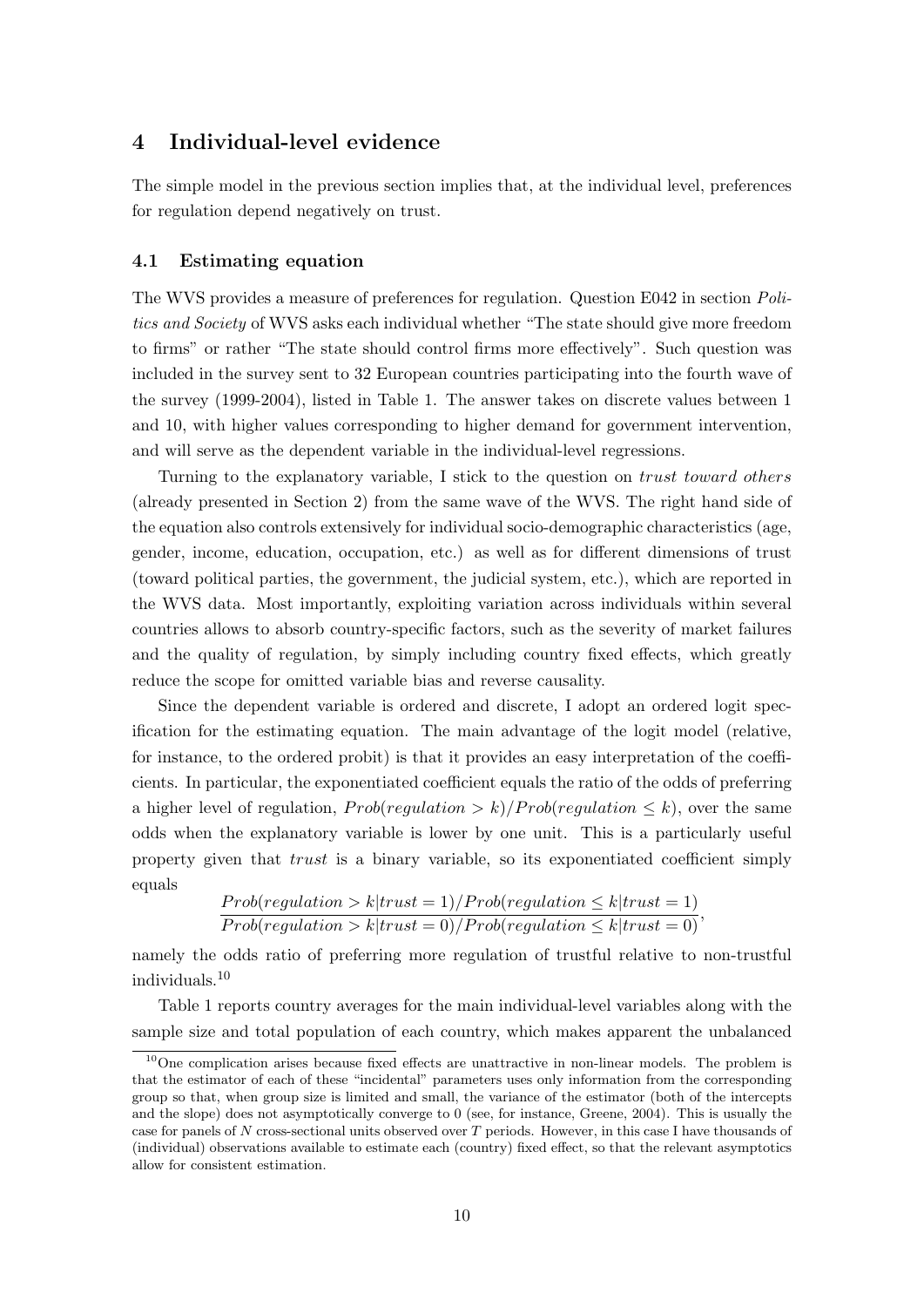coverage of WVS across countries (coverage being relatively lower for larger countries). I thus weighted observations according to the product of national sampling weights (provided by the WVS) and country populations.<sup>11</sup>

#### 4.2 Results

Tables 2 to 5 present the results of individual-level estimates. Both the simple and exponentiated coefficients (i.e. the odds ratios) are reported. The first column in Table 2 presents the results of the univariate regression pooling all individuals. The coefficient of trust is negative and very high in absolute value. Removing cross-country heterogeneity through the inclusion of country-specific fixed effects (column 2) halves the value of the coefficient, which however remains strongly statistically significant. According to this estimate, the odds of preferring more regulation are about 15 percentage points lower for trustful relative to non-trustful individuals. Due to the inclusion of country-specific intercepts, this difference may be interpreted as the excess demand for regulations by trustful individuals relative non-trustful ones, keeping constant the level and quality of actual regulation (as well as any other country-specific factor).

The remaining columns of the table control for some individual characteristics: age, gender, income and schooling. These variables will be also included in all subsequent tables. The main result is that those groups that are traditionally disadvantaged in economic markets (by gender, income and education) prefer higher levels of regulation. In one of the next tables I will also allow the slope coefficient to differ across these groups.

Before doing that, Table 3 investigates the robustness of the results to an additional set of control variables that are likely correlated with both trust and preferences for regulation. Column (1) starts with the labor market condition. It turns out that those unemployed are on average more in favor of regulation. The next column distinguishes between (potential) insiders and non-insiders of regulations. In line with the descriptive evidence in Figure 1, bureaucrats and politicians do not seem to be more attached to regulations relative to other agents, while entrepreneurs and other self-employed individuals are strongly against. In column (3) I include measures of trust toward those groups in charge of dictating and enforcing regulations, namely politicians and civil servants. I also include trust toward the judicial system, which may potentially substitute regulation in addressing some types of market failure (due, for instance, to asymmetric information and moral hazard). None of these variables, however, subtracts explanatory power from trust; indeed, they are not even significant in the regression, suggesting that the coefficient of main interest is not capturing the effect of other cultural traits possibly correlated with trust. This is also true when controlling for political ideology, even though in this case the coefficient of *partisan* is strongly statistically significant and it has the expected sign (individuals leaning toward to right preferring less government intervention). The next column distinguishes individuals according to whether they profess a hierarchical religion or not, which however does not

 $11$ All results presented below are unaffected when using unweighted observations.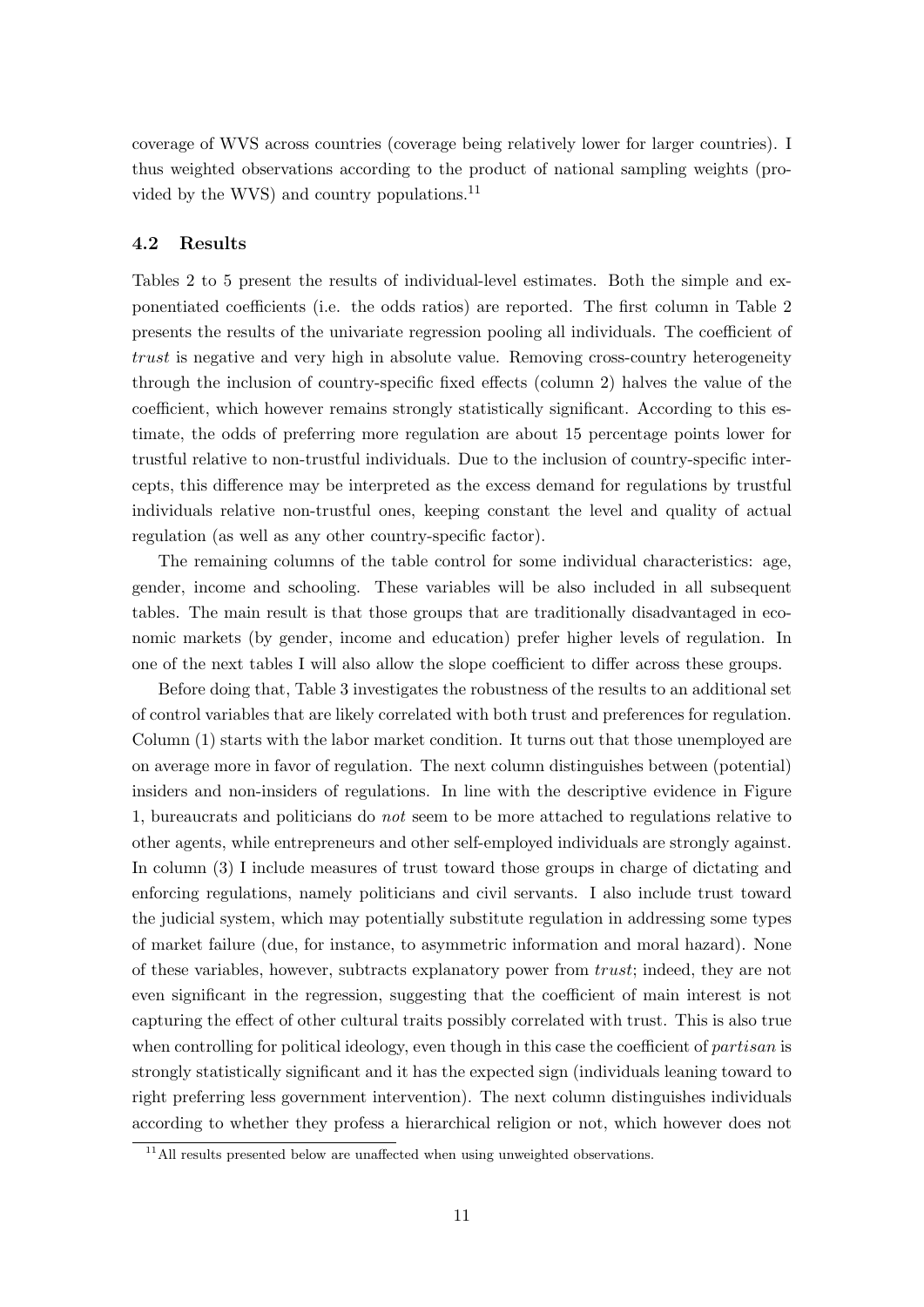seem to directly affect the demand for regulation. Overall, the coefficient of trust remains strongly statistically significant and extremely stable throughout all columns of Table 3; this conclusion holds true also in the last column, which includes all control variables in the same specification.

Table 4 shows how the slope (other than the intercept) of the regression changes with individual and country characteristics. The first two columns distinguish between noninsiders and insiders. It turns out that trust affects only the demand for regulation by the former group. The preferences of the insiders, indeed, could respond more to the private interests emphasized by the public choice literature. The next two columns distinguish individuals according to their educational attainment, the demand by less educated individuals being more responsive to trust. Actually, this segment of the population may be more vulnerable to some types of market failure (like, for instance, asymmetric information), so that the mechanism proposed in this paper may be more relevant for this category. Finally, the effect of trust does not significantly differ by individual income, age and gender.<sup>12</sup>

The last four columns start distinguishing the effect of trust according to country (rather than individual) characteristics. Intuitively, the effect of trust should be stronger in countries in which the costs of market externalities are higher relative to the benefits of economic activity. In particular, Djankov et al. (2002) suggest that "market failures are likely to be both more pervasive and severe in poor countries than in rich ones". This may be due for instance, to the fact that less developed countries have backward and more polluting technologies. Therefore, in columns (5) and (6) I split my sample of European individuals between those living into Eastern and Western countries, and compare the effect of trust in the two areas. In line with the discussion above, the effect is stronger in the former group of countries; in particular, the ratio between the odds of demanding more regulation for an untrustful individual over those of a trustful one is twice as much in Eastern as in Western countries.

Yet, the quality of government intervention may also be worse in less developed countries (for instance, because of more widespread corruption), which in turn would discourage (untrustful) individuals from demanding more regulation. To disentangle the effect of economic development from that of institutional quality, the last two columns of the table present separate regressions for the subsamples of individuals living in Eastern and Western Germany, respectively. Even a decade after reunification the two areas had very different levels of economic development; on the other hand, they shared the same formal institutions, which allows to distinguish between the effect of economic and institutional factors. As expected, keeping institutional quality constant further increases the differential effect of trust in less developed regions.

The specification in Table 5 takes a more systematic approach by interacting individual trust with country characteristics possibly correlated with the risk and the severity of market failures and with the effectiveness and efficiency of regulatory responses. The first

 $12$ These results are not reported for brevity but are available upon request.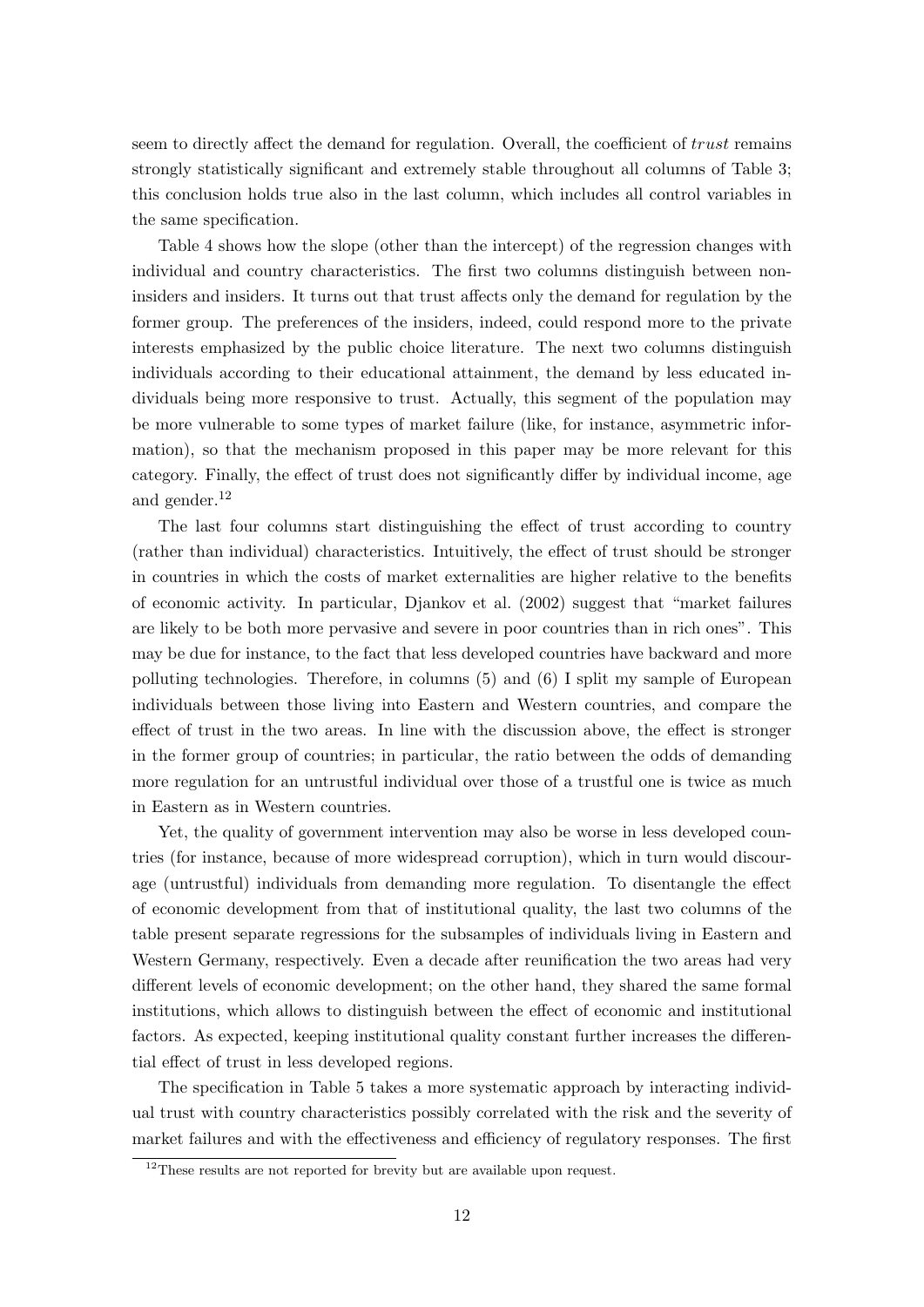country variable is the (log of) real GDP per capita in year 2000 (at constant 2005 PPP international dollars), which proxies for the level of economic development. Institutional characteristics are measured by indexes of corruption, regulatory quality and government effectiveness provided by the last release of the World Bank Governance Indicators (Kaufmann et al., 2008). All indexes are increasing in institutional quality and they have been rescaled to have zero mean and standard deviation equal to 1 (the same is true also for the index of economic development), so that the odds ratio of the interaction term may be read as the ratio between the odds of preferring more regulation for a trustful individual that lives in a country with a (one standard deviation) higher level of economic and/or institutional development, and the same odds for a trustful individual living in the average country.

The interaction of individual trust with economic development (column 1) is only weakly statistically significant, and the interactions with each of the institutional variables are not significant. This is due to the fact that the three institutional indexes are positively and strongly correlated with the level of economic development, as shown in Figure 3; at the same time, economic development and institutional quality affect the slope coefficient of trust in opposite directions.

In fact, interacting both economic and institutional factors with trust in the same specification raises both the magnitude and the statistical significance of their differential effects (columns 5 to 8). In particular, the effect of trust seems stronger in less developed countries and in countries with relatively less corrupt public officials, better regulatory quality and more efficient governments. Consistently with the previous comparison between Eastern and Western Europe, the effect of economic development dominates that of institutional quality, the coefficient of the former being twice as much high as that of the latter. This means that the greater risk and severity of market failure in less developed countries overcome the effect of the lower quality of government intervention in driving a higher demand for regulation by untrustful individuals in such countries.

# 5 Cross-country evidence

The results presented above suggest that, within each country, trust is a significant determinant of individual preferences for regulation. In this section I investigate to what extent such relationship carries over across countries, as well as its implications for the cross-country pattern of regulations, externalities and the size of unofficial activity.

#### 5.1 Culture and regulation

At the aggregate, cross-country level, the first prediction of the model is that regulation depends, negatively, on (median) trust; differentiating equation (10),

$$
dR^* = \frac{\partial R^*}{\partial \hat{\tau}^m} d\hat{\tau}^m + \nu,\tag{11}
$$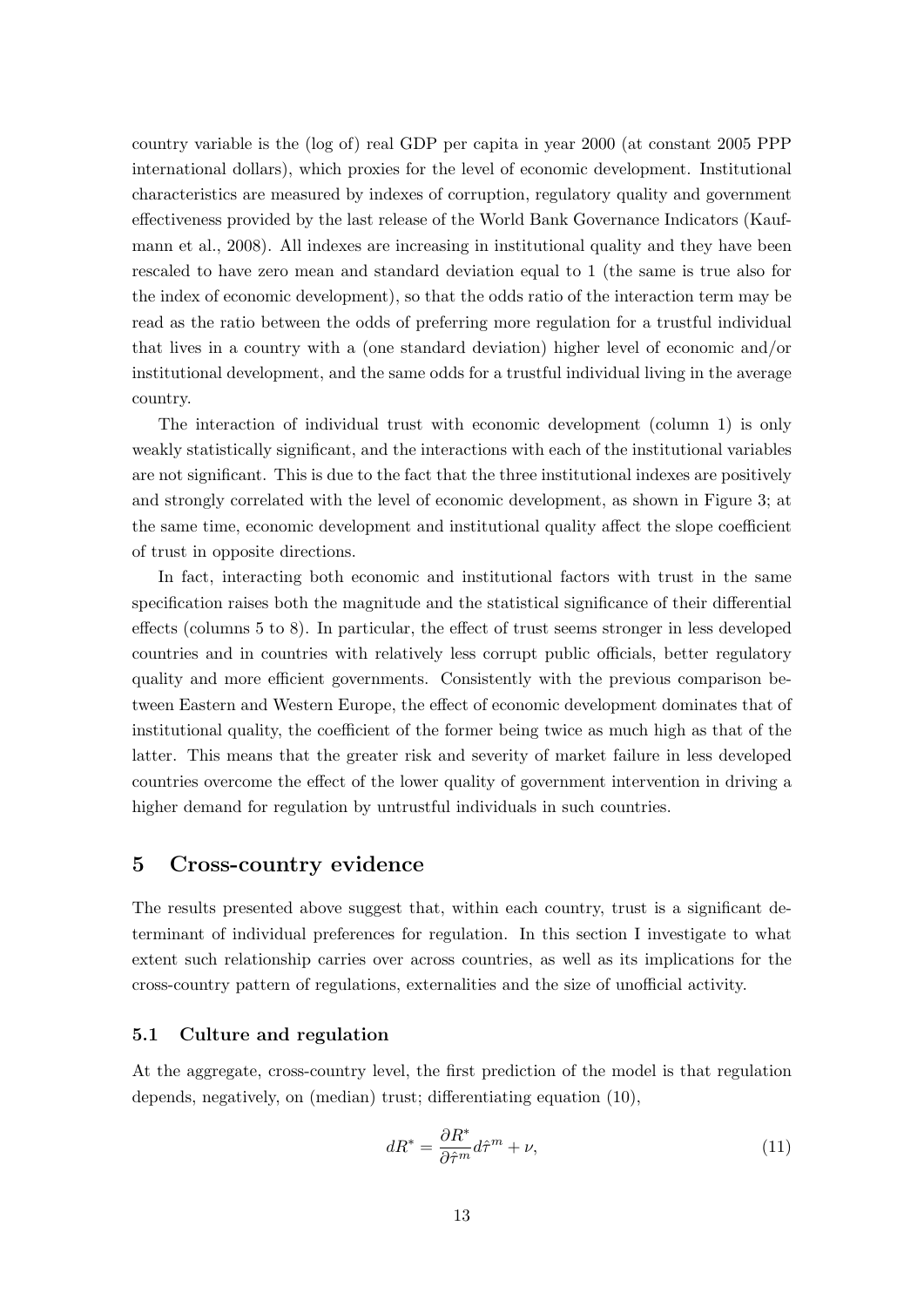where  $\nu$  summarizes the effect of other determinants of regulation. I examine the empirical validity of this prediction by estimating the coefficient  $\frac{\partial R^*}{\partial \hat{\tau}^m}$  across countries. The dependent variable is the (log) number of procedures required to open a firm, from Djankov et al. (2002), while trust is measured by the country average of the WVS variable. The results of OLS estimates are presented in Table 7.

The first column shows the univariate regression of regulation on trust. A one percentage point increase in trust is associated on average with a 2 percent reduction in the number of procedures, this effect being very precisely estimated. Controlling for the level of economic development, as proxied by the log of GDP per capita in 1999, weakens only slightly the effect of trust (column 2).<sup>13</sup> In columns (3) and (4) I add, respectively, the log of total population in the same year and a dummy variable equal to 1 for countries of British legal origin. The inclusion of these variables in the specification is motivated by the fact that the creation of new institutions entails significant fixed costs and is therefore limited by the size of the market and the level of transaction costs (Demsetz, 1967). Mulligan and Shleifer (2005) provide evidence consistent with this theory for the specific case of regulatory institutions using population to measure the size of the market and British legal origin as a proxy for (higher) transaction costs.<sup>14</sup> In my sample too, regulations increase with population and are less pervasive in countries of British legal origin. Most importantly, country size provides a plausibly exogenous source of variation in regulation, which will prove extremely useful to investigate its effects across countries.<sup>15</sup>

Such results are consistent with the existence of a negative effect of trust on regulation. In principle, however, one can not rule out reverse causality. For instance, burdensome regulation could affect average civicness by increasing the incentives for predatory practices and corruption, which in turn would impact (negatively) on average trust. In general, culture could respond to the incentives provided by current institutional arrangements because of learning (Aghion et al., 2008), evolutionary forces (Hirshleifer, 1984; Frank, 1987) and intergenerational transmission of moral values (Bisin et al., 2004; Tabellini, 2008b); in particular, Aghion et al. (2009) focus explicitly on this (reverse causality) effect for the case of market regulation and civicness.

At the same time one should notice that, while the cross-country OLS results are unfit to address the direction of causality, they are consistent with the individual-level evidence presented in the previous section, which is less prone to reverse causality and omitted variable bias originating from institutional differences (the latter being absorbed by country-specific fixed effects). Most importantly, the key finding for all the results that follow is the existence of a strong, negative correlation between trust and regulation. For this reason, a conservative approach would be to interpret the estimated coefficients

 $13$ The data for all control variables also come from Djankov et al. (2002).

 $14$ Their argument is that, historically, the cost of incremental regulations was lower in France than in England thanks to the pervasive administrative State introduced after the Revolution. As legal and regulatory frameworks have spread through conquest and colonization, so have the cost structures of incremental regulations.

<sup>&</sup>lt;sup>15</sup>Including on the right-hand side measures of education, democracy and ethno-linguistic fractionalization does not significantly affect the results, in line with the findings of Aghion et al. (2009).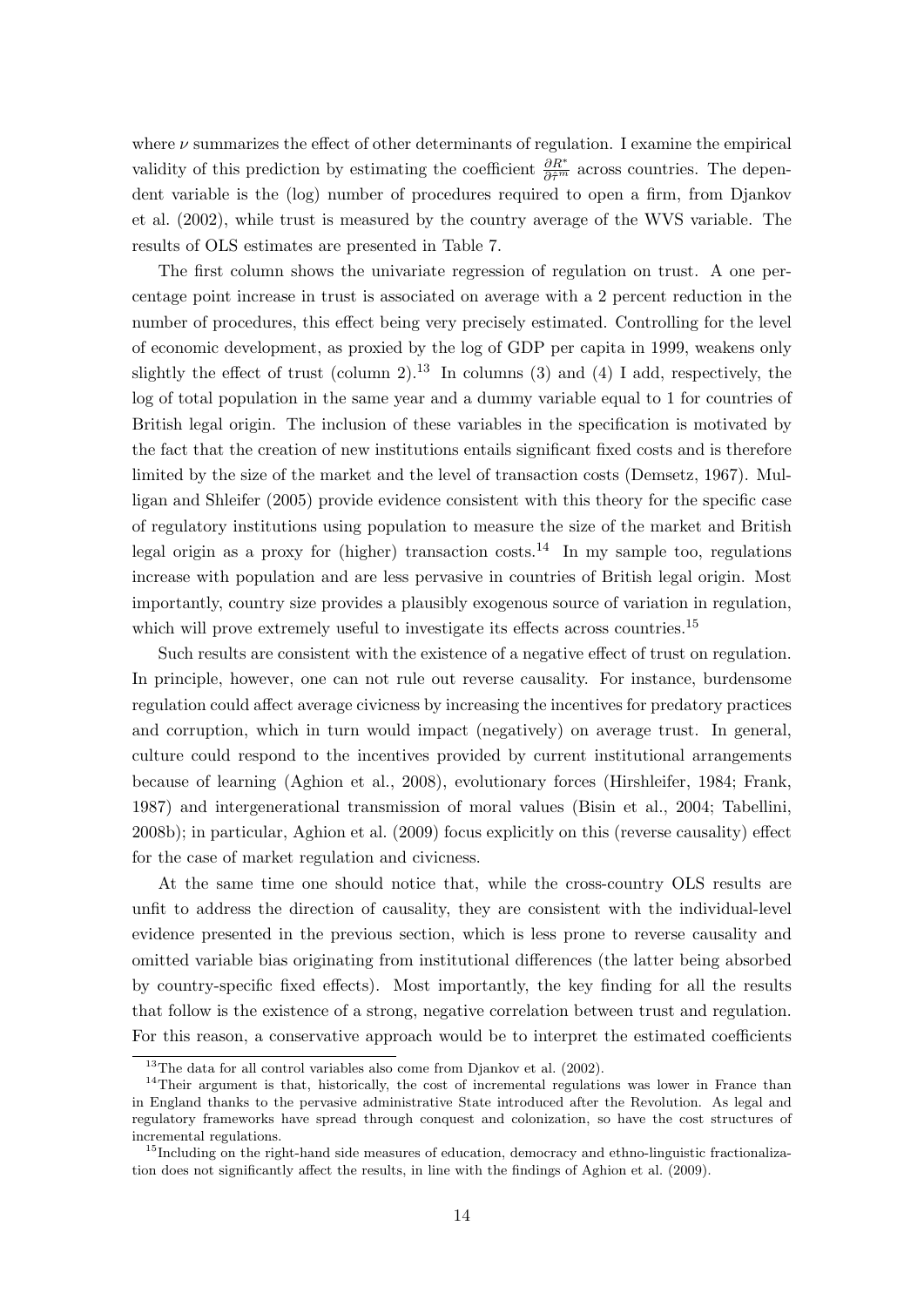in table 7 in terms of partial correlations between trust and regulation (as opposed to causal effects), keeping constant other country characteristics possibly correlated with both variables.

#### 5.2 The effects of regulation

Turning to examine the effects of regulation, the theoretical model predicts that civicness affects (negatively) the equilibrium level of externalities, both directly and indirectly through regulations; differentiating equation (6),

$$
dX = \frac{\partial X}{\partial R^*} dR^* + \frac{\partial X}{\partial \tau} d\tau + v.
$$
\n(12)

Table 8 presents the estimates of equation (12). The first column replicates the regression in Table 4 of Djankov et al. (2002). The dependent variable is the size of the unofficial sector (as a percentage of GDP) and the right hand side includes only the measure of entry regulation. The coefficient estimated by the univariate OLS regression,

$$
\frac{\widetilde{\partial X}}{\partial R^*} = \frac{\sum dR^* dX}{\sum (dR^*)^2} \tag{13}
$$

is positive, suggesting that externalities increase with regulation. While it is not statistically significant at conventional levels, the t-ratio is quite high (1.63) and very close to the 10% confidence threshold.<sup>16</sup>

If civicness is indeed correlated with regulation through trust, the estimated coefficient  $\frac{\partial X}{\partial R^*}$  will be biased and inconsistent. In order to see that, substitute (12) and (11) into (13) to obtain

$$
\frac{\widetilde{\partial X}}{\partial R^*} - \frac{\partial X}{\partial R^*} = \sum \frac{\left(\frac{\partial R^*}{\partial \hat{\tau}^m} d\hat{\tau}^m + \nu\right) \left(\frac{\partial X}{\partial \tau} d\tau + \nu\right)}{\sum (dR^*)^2};\tag{14}
$$

as trust  $d\hat{\tau}^m$  and civicness  $d\tau$  are likely correlated with each other (as predicted in my theoretical model by equation 2), the bias converges asymptotically to

$$
BIAS = \frac{\partial X}{\partial \tau} \frac{\partial R}{\partial \tau} \frac{Cov(\hat{\tau}^m, \tau)}{Var(R)}.
$$
\n(15)

One way to address the omitted variable bias would be to explicitly control for  $\tau$  on the right hand side of equation (12). However, as discussed in Section 2, reliable measures of civicness are not available across countries. On the other hand, notice that the bias is different from 0 only insofar as the covariance between trust and civicness is also different (i.e. greater) than 0; but whenever the latter is true, average trust provides a proxy for average civicness. In particular, the greater this covariance, the greater the bias and the better the extent to which trust approximates civicness.

Therefore, column (2) includes TRUST on the right hand side of the equation. After

 $16$ In the original Djankov et al. (2002) paper, the coefficient is indicated as statistically significant at the 5% confindence level.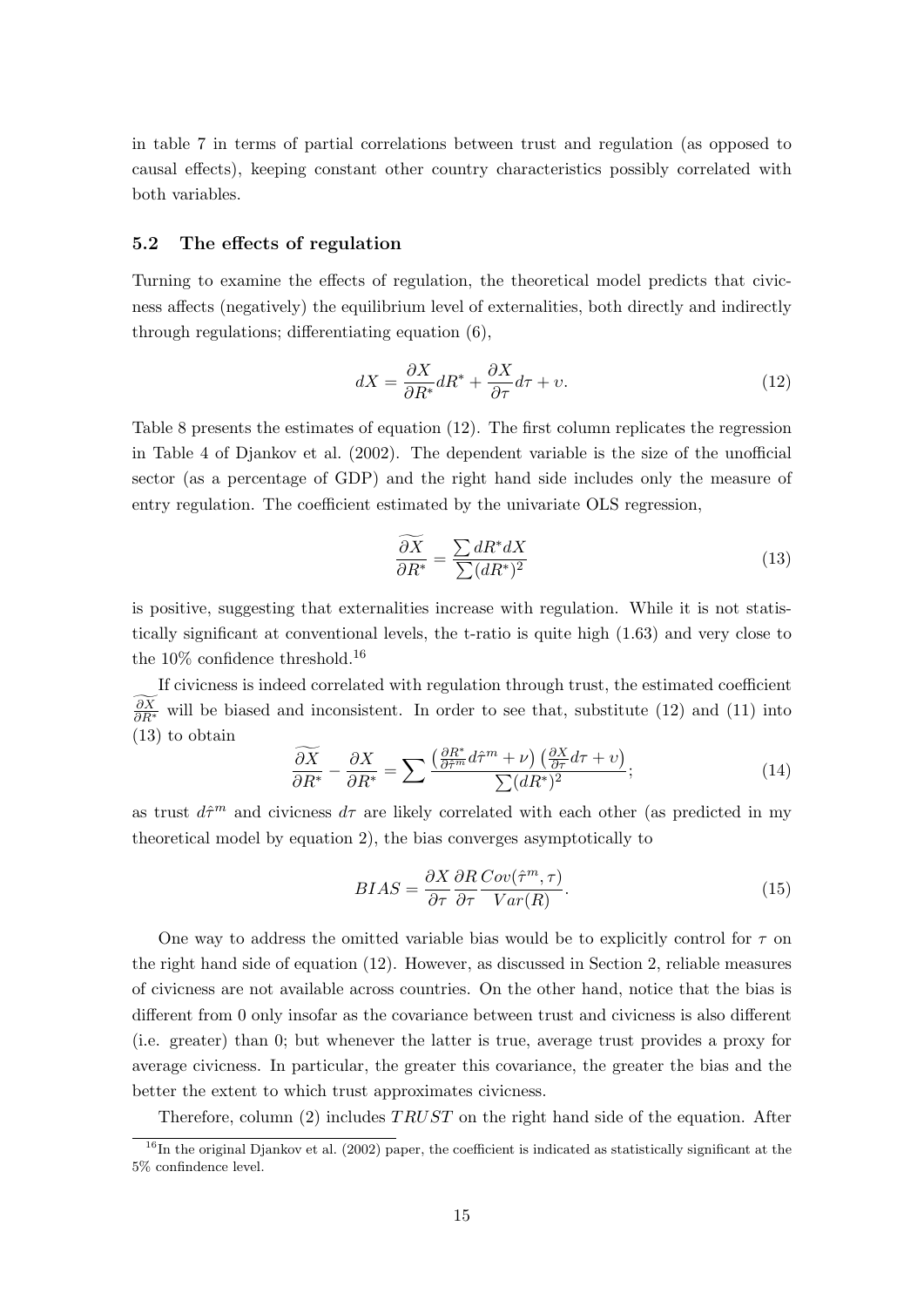doing that, the coefficient of regulation becomes negative and strongly statistically significant. The comparison between columns (1) and (2) of Table 8 suggests that the univariate regression is upward biased by omitted variation in cultural traits. This is consistent with my theoretical framework, according to which both externalities and regulation depend negatively on civicness, which in turn entails the bias in (15) to be positive. One may wonder whether the difference between the two regressions lies in the sample, due to the fact that data on trust are missing for almost one third of the countries. However, this is not the case; re-estimating the univariate regression in column (1) on the reduced sample available in column (2) leads a point estimate very close to zero, non-statistically significant at conventional confidence levels.

Djankov et al. (2002) also present one further specification in which they include on the right-hand side the level of country development, as measured by the log of GDP per capita, arguing that this variable controls for the risk and severity of market failure. In column (4) I replicate this specification, thus dropping average trust. Once I do that, the coefficient of regulation is again very close to zero. When I plug back average trust into the equation (column 5), its coefficient is not statistically significant at the conventional 10 percent confidence level. Still, keeping average trust constant across countries is important for correctly evaluating the effects of regulation; in fact, the coefficient of  $ENTRY$  becomes negative and very statistically significant when moving from column (4) to column (5).

While indicative of a role for cultural traits in explaining the correlation between regulation and market outcomes, this evidence is prone to the likely endogeneity of all the right hand side variables, including trust. For this reason, in the last column I address the omitted variable bias in a different way, by excluding trust from the right hand side of the equation and using country population as an instrument for regulation. According to the results in Table 7 country size is a robust determinant of regulation; moreover, the correlation matrix in Table 6 excludes that trust varies significantly with population. Therefore, the population-driven component of regulation should be independent of trust and civicness. While the instrumental variable coefficient in column (6) is not very precisely estimated (also because of a somewhat weak fit in the first stage), it is nevertheless consistent with the OLS estimates in pointing at the existence of an upward bias in the univariate coefficient of regulation. Overall, the estimated coefficient of regulation drops from 0.013 to about -0.02 (statistically significant) when including trust in the OLS specification, to an even lower -0.067 (non-significant at conventional levels) when employing the instrumental variable correction. At a minimum, such findings suggest that the positive coefficient of regulation estimated by the OLS univariate regression is severely upward biased, while evidence about the existence of a negative effect of regulation (independently of variation in cultural traits) is more mixed. Both results are consistent with my theoretical framework, which predicts that, after controlling for differences in cultural traits, regulation should not be correlated any more with market failures.

This conclusion is reinforced in Table 9, which focuses on another outcome of regulation, namely the size of the shadow economy. Djankov et al. (2002) estimate a positive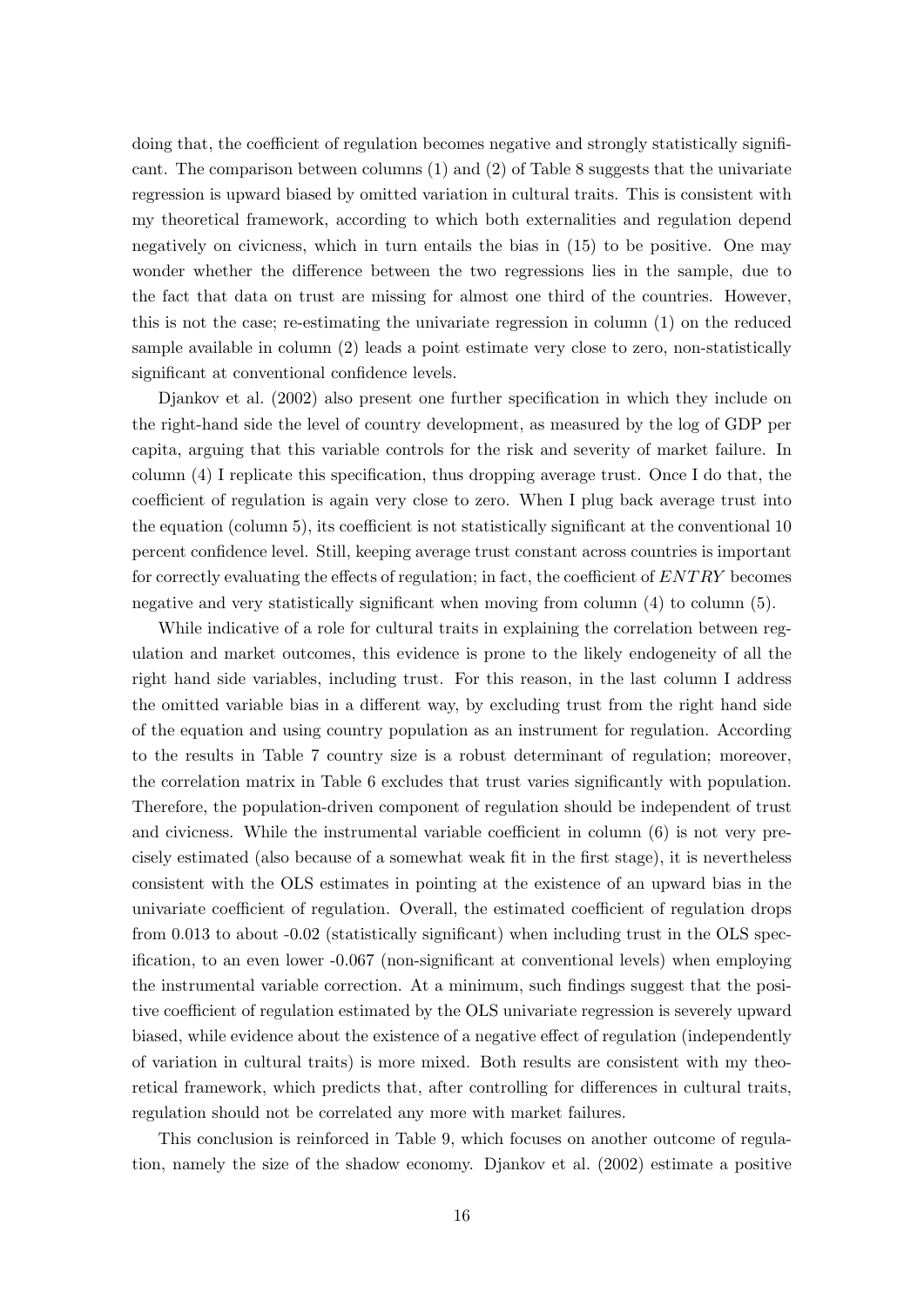(and strongly statistically significant) effect of entry regulations and interpret this as evidence against public interest theories of regulation. In this case too, however, their results are not not robust to controlling for omitted variation in cultural traits, the coefficient of regulation becoming non statistically significant (and very close to zero) after partialling out the effect of trust.

# 6 Conclusion

Regulation is often blamed for being both ineffective and inefficient; however, people seem reluctant to abandon it. This paper offers a view that may potentially reconcile these two facts. The main insight is that, far from being exogenously determined, the actual level of regulation is an equilibrium outcome. In particular, stringent regulations may be enacted (at least in part) in response to market failure originating in (lack of) attitudes for cooperation. These attitudes may drive part of the correlation existing between the level of regulation and several economic outcomes, confounding inference about causality.

I addressed these issues by explicitly controlling for such omitted factors. Actually, controlling for trust leads to reconsider the effect of regulation on negative externalities and unofficial activity. Of course, these results do not exclude the possibility that regulation may be very inefficient. They suggest, however, that in order to make liberalization and deregulation politically appealing it might be necessary to foster and improve alternative institutions aimed at preventing and correcting market failures.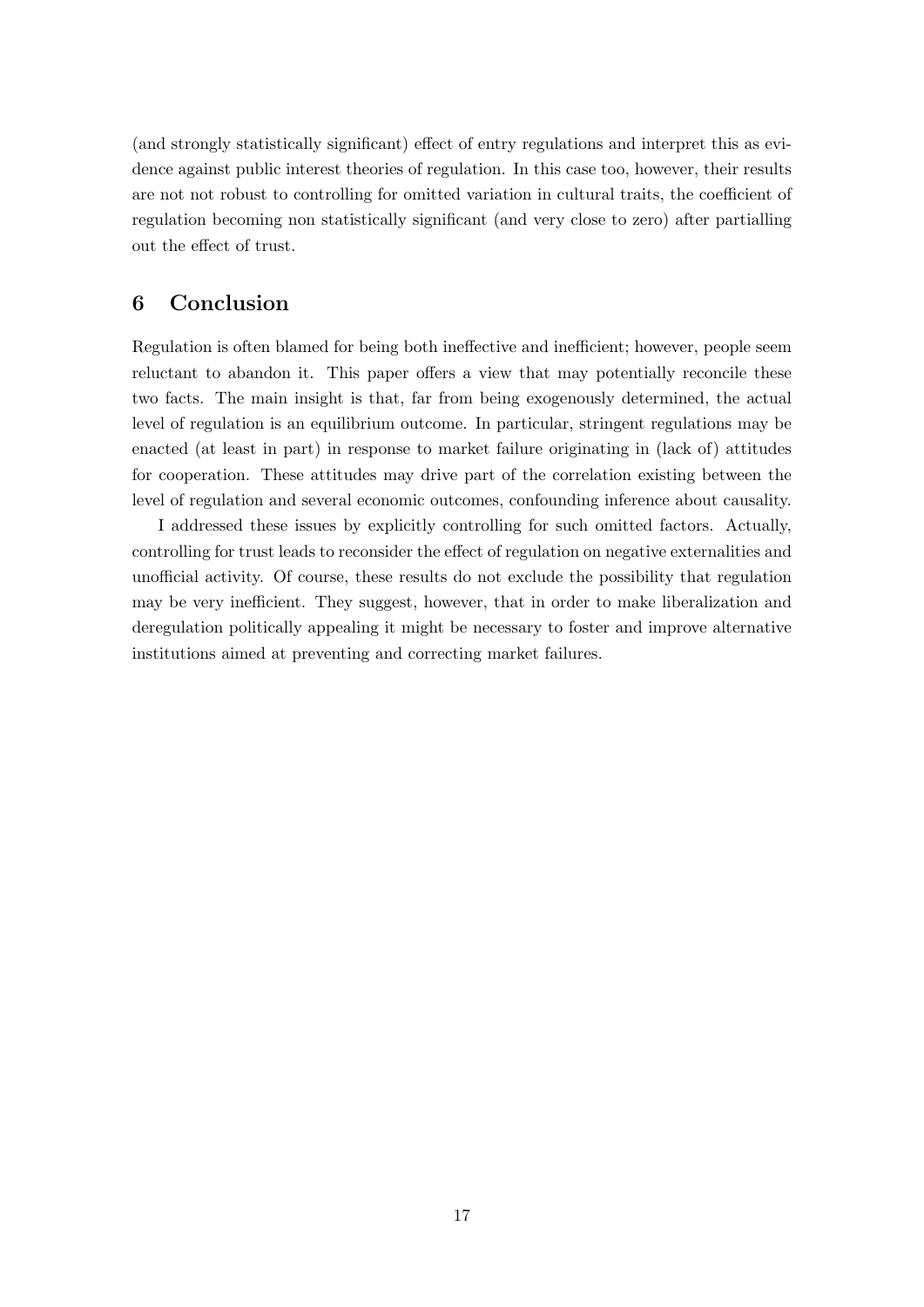# References

- Acemoglu, D. and T. Verdier (2000). The choice between market failures and corruption. The American Economic Review  $90(1)$ , 194-211.
- Aghion, P., Y. Algan, and P. Cahuc (2008). Can policy interact with culture? minimum wage and the quality of labor relations. Technical report.
- Aghion, P., Y. Algan, P. Cahuc, and A. Shleifer (2009). Regulation and distrust. Working Paper 14648, National Bureau of Economic Research.
- Algan, Y. and P. Cahuc (2009). Civic virtue and labor market institutions. American Economic Journal: Macroeconomics 1 (1), 111–45.
- Amaral, P. S. and E. Quintin (2006). A competitive model of the informal sector. Journal of Monetary Economics  $53(7)$ , 1541–1553.
- Antunes, A. R. and T. V. d. V. Cavalcanti (2007). Start up costs, limited enforcement, and the hidden economy. European Economic Review 51 (1), 203–224.
- Arrunada, B. (2007). Pitfalls to avoid when measuring institutions: Is doing business damaging business? *Journal of Comparative Economics 35(4)*, 729–747.
- Banerjee, A. V. (1997). A theory of misgovernance. The Quarterly Journal of Economics 112(4), 1289–1332.
- Barr, A. (2003). Trust and expected trustworthiness: experimental evidence from zimbabwean villages. Economic Journal 113 (489), 614–630.
- Bisin, A., G. Topa, and T. Verdier (2004). Cooperation as a Transmitted Cultural Trait. Rationality and Society 16 (4), 477–507.
- Bohnet, I., F. Greig, B. Herrmann, and R. Zeckhauser (2008). Betrayal aversion: Evidence from brazil, china, oman, switzerland, turkey, and the united states. American Economic Review  $98(1)$ , 294-310.
- Bohnet, I. and R. Zeckhauser (2004). Trust, risk and betrayal. Journal of Economic Behavior & Organization 55(4), 467-484.
- Demsetz, H. (1967). Toward a theory of property rights. The American Economic Review  $57(2)$ , 347-359.
- Djankov, S., R. La Porta, F. Lopez-de-Silanes, and A. Shleifer (2002). The regulation of entry. The Quarterly Journal of Economics  $117(1)$ , 1–37.
- Fehr, E. (2008). On the economics and biology of trust. Institute for the Study of Labor (IZA) Discussion Paper No. 3895.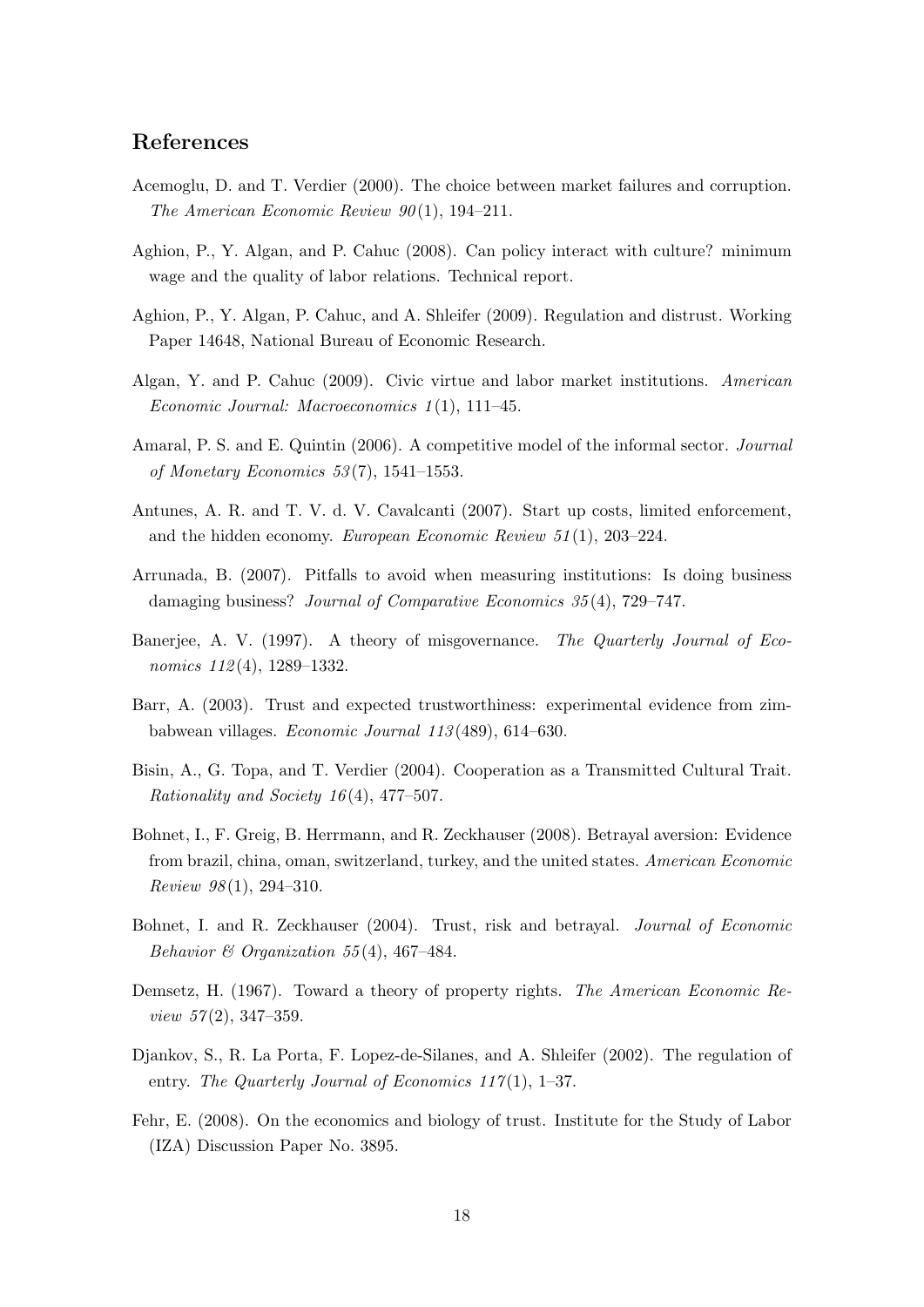- Fortin, B., N. Marceau, and L. Savard (1997). Taxation, wage controls and the informal sector. Journal of Public Economics  $66(2)$ , 293–312.
- Frank, R. H. (1987). If homo economicus could choose his own utility function, would he want one with a conscience? The American Economic Review  $77(4)$ , 593–604.
- Friedman, E., S. Johnson, D. Kaufmann, and P. Zoido-Lobaton (2000). Dodging the grabbing hand: the determinants of unofficial activity in 69 countries. Journal of Public Economics 76(3), 459–493.
- Fukuyama, F. (1995). Trust. New York: The Free Press.
- Glaeser, E. L., D. I. Laibson, J. A. Scheinkman, and C. L. Soutter (2000). Measuring trust. The Quarterly Journal of Economics 115 (3), 811–846.
- Greene, W. (2004). The behaviour of the maximum likelihood estimator of limited dependent variable models in the presence of fixed effects. Econometrics Journal  $\gamma(1)$ , 98–119.
- Guiso, L., P. Sapienza, and L. Zingales (2004). The role of social capital in financial development. The American Economic Review 94(3), 526–556.
- Guiso, L., P. Sapienza, and L. Zingales (2006). Does culture affect economic outcomes? Journal of Economic Perspectives  $20(2)$ , 23-48.
- Hirshleifer, J. (1984). On the emotions as guarantors of threats and promises. UCLA Economics Working Papers 337, UCLA Department of Economics.
- Hochberg, Y. V., P. Sapienza, and A. Vissing-Jorgensen (2009). A Lobbying Approach to Evaluating the Sarbanes-Oxley Act of 2002. Journal of Accounting Research  $47(2)$ , 519–583.
- James, H. S. (2002). The trust paradox: a survey of economic inquiries into the nature of trust and trustworthiness. Journal of Economic Behavior  $\mathcal{B}$  Organization 47(3), 291–307.
- Johnson, S., D. Kaufmann, and P. Zoido-Lobaton (1998). Regulatory discretion and the unofficial economy. The American Economic Review 88 (2), 387–392.
- Kandel, E. and E. P. Lazear (1992). Peer pressure and partnerships. The Journal of Political Economy  $100(4)$ , 801–817.
- Kaufmann, D., A. Kraay, and M. Mastruzzi (2008). Governance matters vii : aggregate and individual governance indicators 1996-2007. Technical report.
- Knack, S. and P. Keefer (1997). Does social capital have an economic payoff? a crosscountry investigation. The Quarterly Journal of Economics  $112(4)$ ,  $1251-1288$ .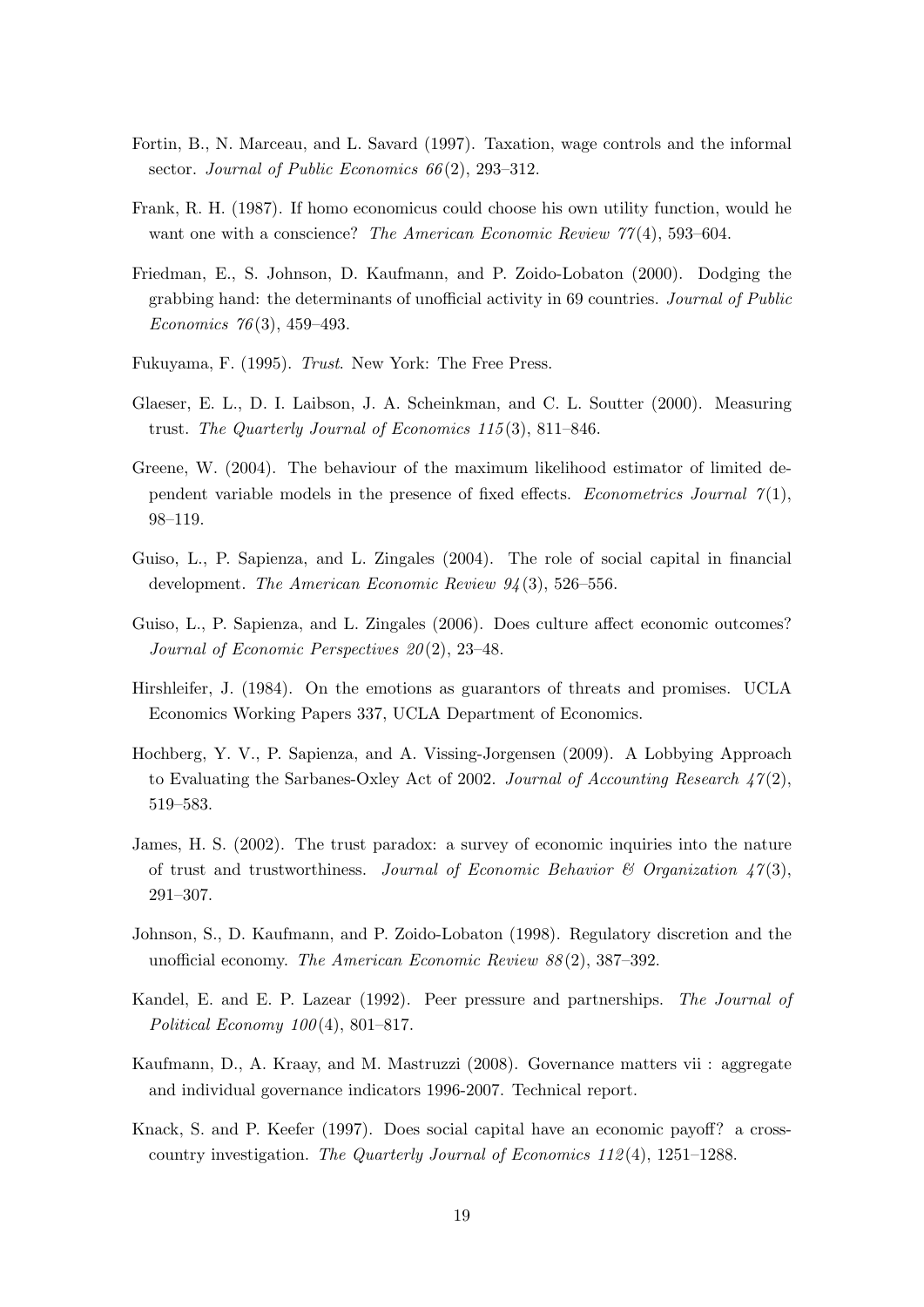- Mulligan, C. B. and A. Shleifer (2005). The extent of the market and the supply of regulation. The Quarterly Journal of Economics 120 (4), 1445–1473.
- Peltzman, S. (1976). Toward a more general theory of regulation. Journal of Law and Economics  $19(2)$ ,  $211-240$ .
- Pigou, A. C. (1938). The Economics of Welfare. London: Macmillan and Co.
- Pinotti, P. (2008). Trust, honesty and regulation. mimeo, Bank of Italy & Universitat Pompeu Fabra.
- Putnam, R. (1993). Making Democracy Work: Civic Traditions in Modern Italy. Princeton University Press.
- Rauch, J. E. (1991). Modelling the informal sector formally. *Journal of Development* Economics 35 (1), 33–47.
- Sapienza, P., A. Toldra, and L. Zingales (2007). Understanding trust. NBER Working Papers 13387, National Bureau of Economic Research, Inc.
- Schneider, F. and D. H. Enste (2000). Shadow economies: Size, causes, and consequences. Journal of Economic Literature 38 (1), 77–114.
- Stigler, G. J. (1971). The theory of economic regulation. The Bell Journal of Economics and Management Science  $2(1), 3-21.$
- Tabellini, G. (2005). Culture and institutions: economic development in the regions of europe. Working Papers 292, IGIER (Innocenzo Gasparini Institute for Economic Research), Bocconi University.
- Tabellini, G. (2008a). Presidential address institutions and culture. Journal of the European Economic Association  $6(2-3)$ , 255–294.
- Tabellini, G. (2008b). The scope of cooperation: Values and incentives. The Quarterly Journal of Economics 123 (3), 905–950.
- Tullock, G. (1967). The welfare costs of tariffs, monopolies, and theft. Western Economic Journal  $5(3)$ , 224-32.
- Woodruff, C. (2006). Measuring institutions. In S. Rose-Ackerman (Ed.), International Handbook on the Economics of Corruption. Edward Elgar Publishing.
- Zingales, L. (2009). The future of securities regulation. Journal of Accounting Research  $47(2)$ , 391-425.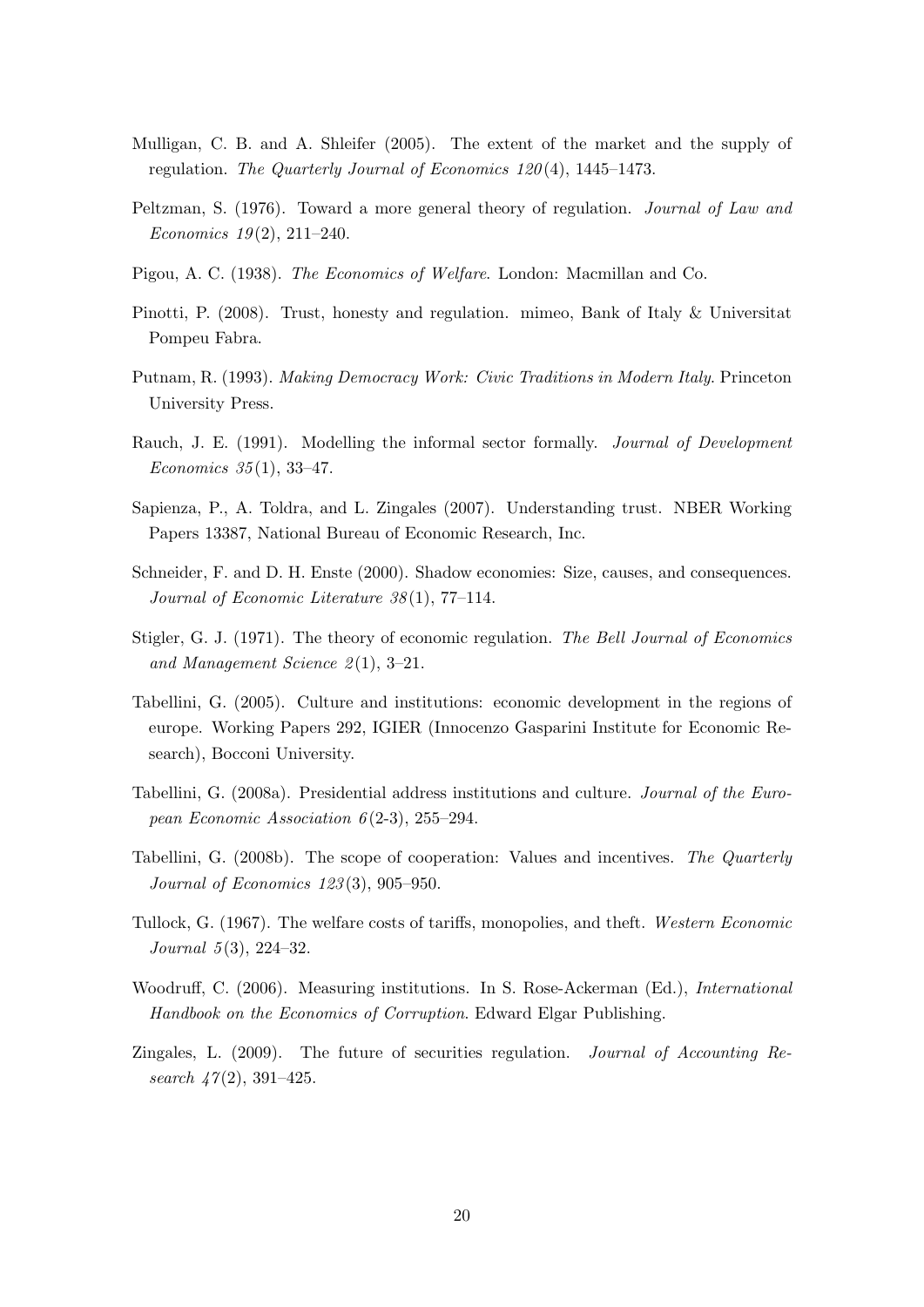# Appendix

# Individual-level variables:

Dependent variable: answer to the question "How would you place your views on this scale? 1 means you agree completely with the statement 'The state should give more freedom to firms'; 10 means you agree completely with the statement 'The state should control'; and if your views fall somewhere in between, you can choose any number in between." Source: WVS, variable E042.

Trust: answer to the question "Generally speaking, would you say that most people can be trusted?". The variable takes value 1 if the individual answered "Most people can be trusted", and 0 if the individual answered "Can't be too careful in dealing with people". Source: WVS, variable A165.

High/low income: binary variables indicating the top and bottom category of a three-value index recoding household income on a country basis. Source: WVS, variable X047R.

High/low schooling: binary variables indicating the top and bottom category of a threevalue index recoding individual education on a country basis. Source: WVS, variable X025R.

Unemployment: binary variable indicating whether the individual is unemployed. Source: WVS, variable X028.

Self employment: binary variable indicating whether the individual is self-employed. Source: WVS, variable X028.

*Manager*: binary variable indicating whether the individual is a manager. Source: WVS, variable X035 (2-digit profession classification).

Burpol: binary variable indicating whether the individual is a politician and/or a highranking public official. Source: WVS, variable X035 (2-digit profession classification).

Trust parliament, civil servants, justice: binary variables indicating whether the individual trusts each institution. Source: WVS, variables E075, E076, E085.

Partisan: 10-category index of individual political ideology, where 1 is extreme left and 10 is extreme right. Source: WVS, variable E033.

Hierarchical: binary variable equal to 1 if the individual belongs to either the Catholic or Muslim religion. Source WVS, variable F025.

# Cross-country variables:

 $ENTRY$ : the number of different procedures that a start-up has to comply with in order to obtain legal status. Source: Djankov et al. (2002)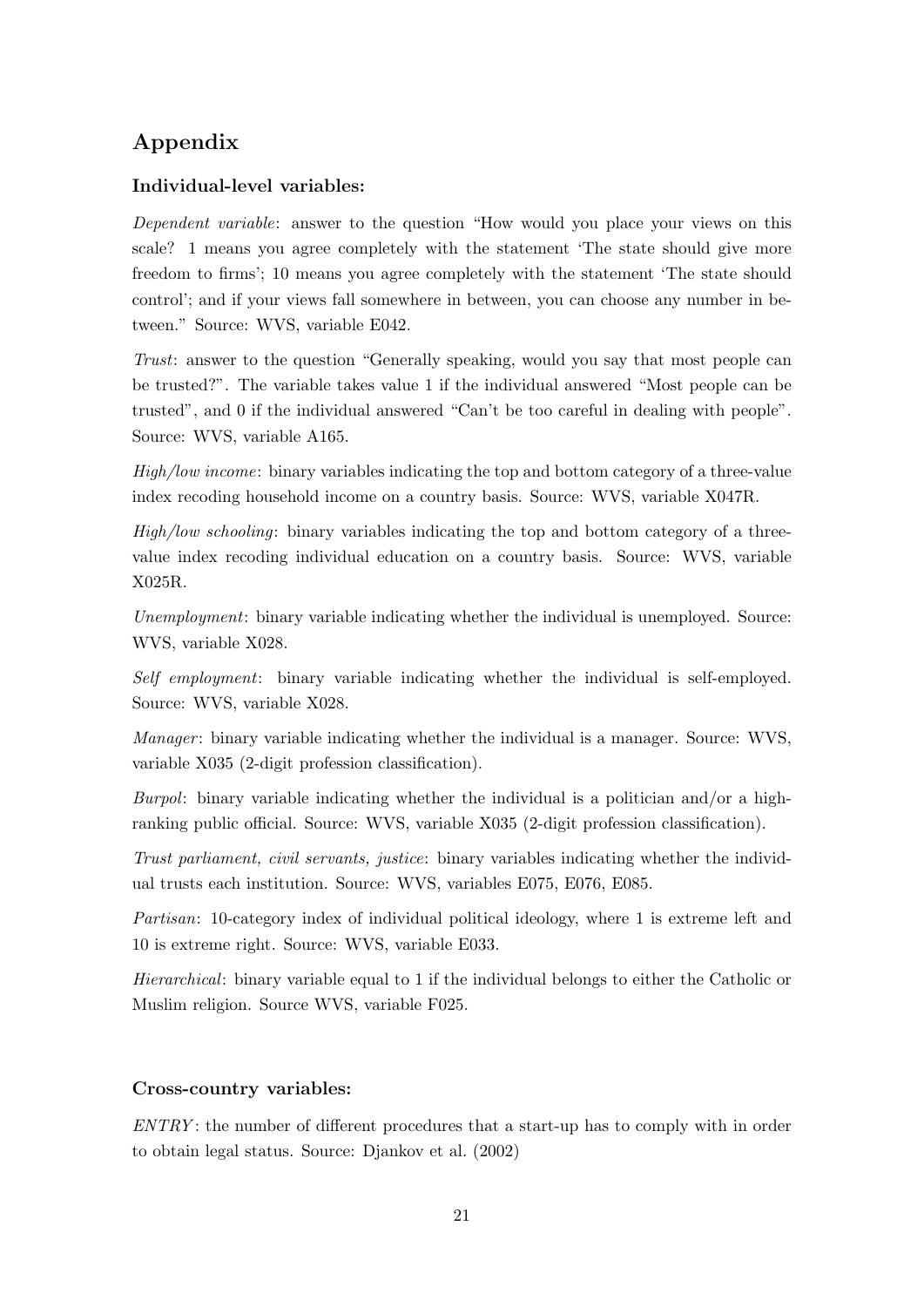TRUST: percentage of respondents who answer that "Most people can be trusted" to the question "Generally speaking, would you say that most people can be trusted or that you can't be too careful in dealing with people?". Source: WVS (II and III waves), variable A165.

Unofficial activity: size of the informal economy as a percentage of GDP. Source: Djankov et al. (2002).

Water pollution: emissions of organic water pollutants (kilograms per day per worker) in 1998. Source: Djankov et al. (2002).

ln GDP: log of gross domestic product per capita in current US dollars in 1999. Source: Djankov et al. (2002)

 $\ln POP:$  log of total country population in 1999. Source: Djankov et al. (2002)

UK LEGAL: binary variable indicating British legal origin. Source: Djankov et al. (2002)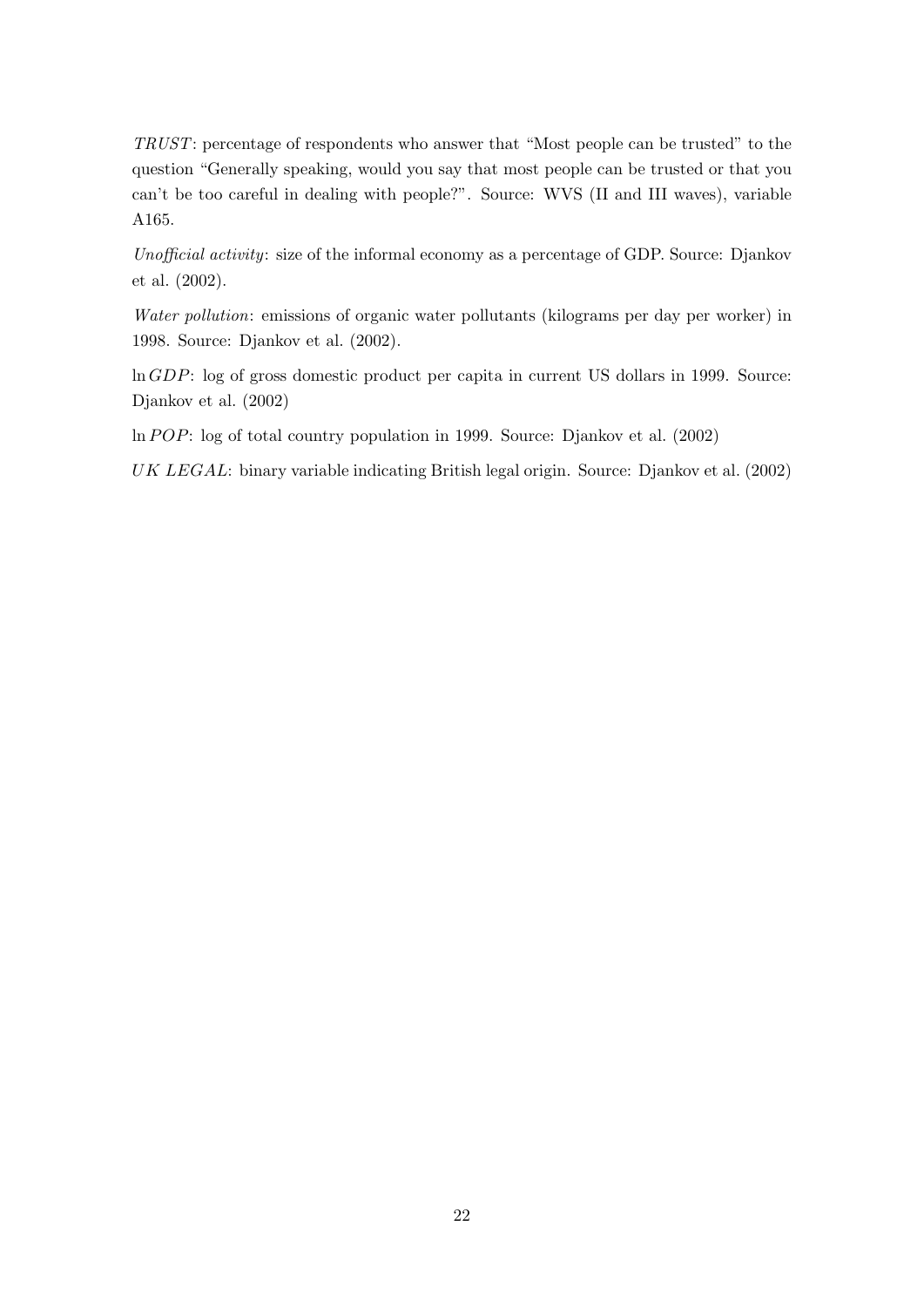

Figure 1: Opinions about regulation

The histogram shows the distribution of answers to question E042 of the World Values Survey in 32 countries, distinguishing between two categories of individuals: bureaucrats and politicians versus other individuals. Answers take on discrete values between 1 and 10, where 1 means "State should give more freedom to firms" and 10 means "State should control firms more effectively".

Figure 2: Regulations and market failures



These graphs show the cross-country correlation between entry regulations and some types of market failure. The measure of entry regulations is the (log) number of procedures required to open a business; Shadow Economy is the (estimated) size of the informal sector; Water Pollution is emissions of organic water pollutant (kilograms per day per worker). All three measures come from Djankov et al. (2002). The two graphs on the bottom show the relationship between the residuals of a regression of each variable on average trust. Average country trust is the fraction of people interviewed by the World Values Survey in each country that declared that "most people can be trusted".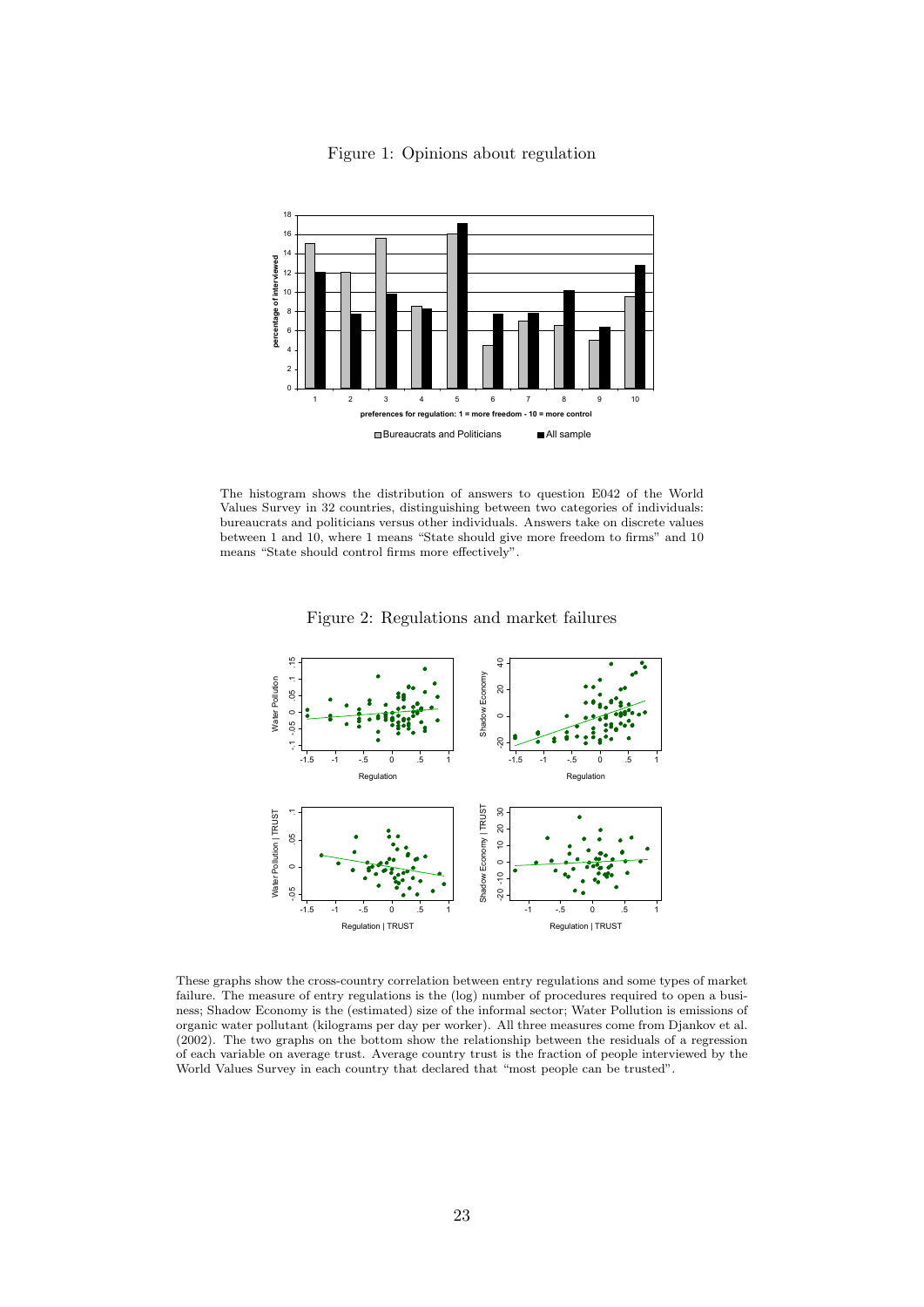

Figure 3: Trust and regulation

This graph shows the cross-country relationship between trust and entry regulation. Average coun-

try trust is the fraction of people interviewed by the World Values Survey in each country that declared that "Most people can be trusted". The measure of entry regulations is the (log) number of procedures required to open a business, from Djankov et al. (2002).

--<br>م - $\circ$  $\begin{bmatrix} 1 \\ 2 \end{bmatrix}$ Control of Corruption<br> $2 \quad -1 \quad 0 \quad 1$ -2 -1 0 1 2 Economic Development  $\frac{7}{9}$  -1  $\begin{bmatrix} 1 & 2 \\ 1 & 2 \end{bmatrix}$ Regulatory Quality -2 -1 0 1 2 Economic Develope  $\frac{1}{2}$  -1  $\circ$  $\begin{bmatrix} 1 \\ 2 \end{bmatrix}$ Government Efficiency -2 -1 0 1 2 Economic Development

Figure 4: Economic development and the quality of regulations

This graph shows the cross country correlation between several measures of institutional quality. The index of economic development is the standardized logarithm of real GDP per capita in year 2000 (at constant 2005 PPP International Dollars). The indexes of Control of Corruption, Regulatory Quality and Government Efficiency are from Kaufmann et al. (2008).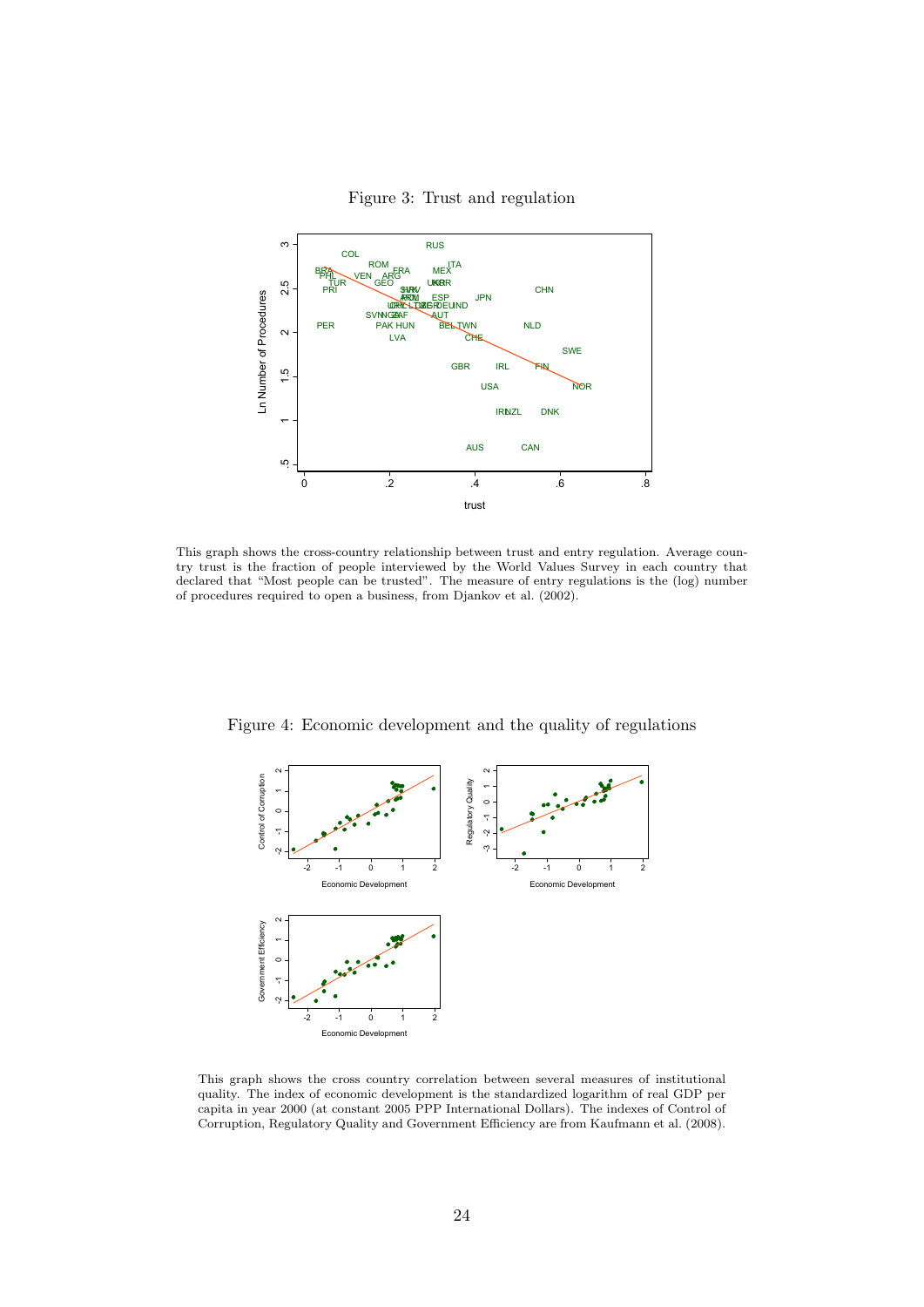| country                                                                                                                                                | code        | sample           | obs.         | population                                                                      | requlation | trust | age            | female | ncom<br>high | ncom<br>low | $\emph{school}$<br>high | school<br>low           | yunempl                    | insider | parliam<br>trust                 | civ. seri<br>trust                   | judicial<br>$_{trust}$  | partisan                                 | hier                    |
|--------------------------------------------------------------------------------------------------------------------------------------------------------|-------------|------------------|--------------|---------------------------------------------------------------------------------|------------|-------|----------------|--------|--------------|-------------|-------------------------|-------------------------|----------------------------|---------|----------------------------------|--------------------------------------|-------------------------|------------------------------------------|-------------------------|
| Austria                                                                                                                                                | Ę           | 1523             | 1366         | 8,011,560                                                                       | 4.093      | 0.340 | 74             | 0.559  | 0.366        | 0.260       | 0.127                   | 0.516                   | 0.028                      | 0.110   | 0.408                            | 0.431                                | 0.690                   | 5.452                                    | 0.803                   |
| Belgium                                                                                                                                                | EE          | 1914             | [769]        | 0,252,000                                                                       | 5.605      | 1.291 |                | 0.529  | 0.377        | 0.268       | 1.338                   | 1.217                   | 0.092                      | 0.144   | 0.389                            | 0.467                                | 1.361                   | $\overline{z}$                           | 1.586                   |
| Bulgaria                                                                                                                                               | ВŒ          | 1002             | 875          | 8,060,000                                                                       | 5.342      | 0.270 | $\frac{8}{2}$  | 1.565  | 0.390        | 0.316       | 1.297                   | 0.216                   |                            | 1.087   | 0.282                            | 0.234                                | 0.264                   | 5.922                                    | 0.689                   |
| Belarus                                                                                                                                                | <b>BLR</b>  | 1002             | 832          | 0,005,000                                                                       | 4.869      | 1415  | ಇ              | 1.537  | 0.207        | 0.338       | 0.155<br>0.139          | 0.238                   | 0.061                      | 1.067   | 0.357                            | 0.220                                | 0.460                   | 5.628                                    | 0.500<br>0.293          |
| Czech Republic                                                                                                                                         | CZE         | 1911             | 1823         | 0,273,300                                                                       | 3.023      | 0.245 |                | 0.516  | 0.296        | 0.324       |                         | 1.464                   | .044                       | 0.095   | 0.130                            | 0.231                                | 0.230                   | 5.954                                    |                         |
| Germany                                                                                                                                                | DEU         | 2045             | 1838         | 82,210,000                                                                      | 4.931      | 1.380 | ₽              | 0.559  | 0.155        | 0.488       | 0.106                   | 1.451                   | 0.092                      | 0.082   | 0.378                            | 0.387                                | 378                     | 5.265                                    | 0.229                   |
| Denmark                                                                                                                                                | DNK         | 1025             | 905          | 5,337,344                                                                       | 4.412      | 0.78  | 15             | 0.488  | 0.225        | 0.328       | 0.290                   | 0.549                   | 036                        | 1144    | 0.485                            | 0.556                                | 0.782                   | 5.541                                    | 0.010                   |
| Spain                                                                                                                                                  | ESP         | 2417             | 1002         | 10,263,199                                                                      | 5.424      | 1.381 | 15             | 0.488  | 0.251        | 0.269       | 1.53                    | 0.399                   | 0.084                      | 0.100   | 0.471                            | 0.414                                | 0.440                   | 4.763                                    | 0.812                   |
| Estonia                                                                                                                                                | EST         | 1007             | 893          | 1,369,512                                                                       | 6.065      | 1.235 | 15             | 0.534  | 0.416        | 0.224       | 0.190                   | 0.281                   | 1.077                      | 0.121   | 0.272                            | 0.410                                | 0.334                   | 5.935                                    | 0.103                   |
| Finland                                                                                                                                                | FIN         | 040              | 942          | 5,176,196                                                                       | 4.624      | 0.570 |                | 167.0  | 0.353        | 0.332       | 0.135                   | 0.540                   | 1.087                      | 0.122   | 0.430                            | 0.413                                | 0.678                   | 5.742                                    | 0.012                   |
| France                                                                                                                                                 | FRA         | 1617             |              | 58,895,516                                                                      | 4.899      | 1.211 | 15             | 0.498  | 0.296        | 0.294       | 0.216                   | 0.585                   | 0.059                      | 0.072   | 0.404                            | 0.460                                | 0.464                   |                                          |                         |
| Great Britain                                                                                                                                          | GBR         | 2005             | 1519<br>1717 | 59,742,980                                                                      | 4.686      | 1.345 | $\frac{6}{4}$  | 0.534  | 0.318        | 0.368       | $0.161$<br>$0.473$      |                         | 0.073<br>0.040<br>0.102    | 0.105   | 0.393                            | 0.493                                | 0.473<br>0.435<br>0.315 | $4.912$<br>$5.291$<br>$5.367$<br>$5.079$ | 1.542<br>0.263<br>0.937 |
| Greece                                                                                                                                                 | GRC         | 1142             | 948          | 10,917,500                                                                      | 5.717      | 0.238 |                | 0.574  | 0.315        | 0.323       |                         | 0.439<br>0.097          |                            | 0.132   | 0.251                            | 0.152                                |                         |                                          |                         |
| Croatia                                                                                                                                                | Ě           | 1004             | 940          | 4,502,500                                                                       | 5.047      |       | 29             | 0.577  | 0.417        | 0.157       | 0.218                   | 0.144                   |                            | 0.045   | 0.205                            | 0.318                                |                         |                                          |                         |
| Hungary                                                                                                                                                | HUN         | 1003             | 910          | 10,210,971                                                                      | 6.633      | 0.229 | 46             | 0.512  | 0.389        | 0.195       | 0.116                   | 0.577                   | 0.071                      | 0.072   | 0.317                            | 0.493                                | 0.434                   | 5.043                                    | 0.380                   |
| Ireland                                                                                                                                                | E           | 1014             | 923          | 3,805,399                                                                       | 4.983      | 1.368 | 47             | 0.533  | 0.367        | 0.303       | 0.204                   | 0.499                   | 0.044                      | 0.155   | 0.331                            | 0.627                                | 0.554                   | 5.668<br>5.789                           | 0.891                   |
| Iceland                                                                                                                                                | ISL         | 970              | 900          | 281,000                                                                         | 3.362      | 0.413 | $\overline{5}$ | 0.494  | 0.325        | 0.296       | 0.201                   | 0.407                   | 0.008                      | 0.229   | 0.724                            | 0.556                                | 0.738                   |                                          | 0.004                   |
| Italy                                                                                                                                                  | É           | 2002             | 1845         | 56,948,602                                                                      | 4.915      | 1.335 | 芯              | 0.506  | 0.345        | 0.335       | 1.53                    | 0.424                   | 0.044                      | 0.170   | 0.347                            | 0.332                                | 0.315                   | 5.369                                    | 0.810                   |
| Lithuania                                                                                                                                              | E           | 1020             | 884          | 3,499,527                                                                       | 4.498      | 0.260 | ಇ              | 0.495  | 0.509        | 0.206       | 0.275                   | 0.132                   | 0.150                      | 0.050   | 0.105                            | 0.206                                | 0.169                   | 5.491                                    | 0.781                   |
| Luxemburg                                                                                                                                              | LUX         | $\frac{121}{21}$ | 1038         | 438,000                                                                         | 6.446      | 0.250 |                | 0.513  | 0.282        | 1.347       | 0.170                   |                         | 0.013                      | 0.038   |                                  | 0.586                                | 0.599                   |                                          | 0.661                   |
| Latvia                                                                                                                                                 | LVA         | 1015             | 942          | 2,372,000                                                                       | 7.365      | 0.170 |                | 0.542  | 0.302        | 0.475       | 0.184                   | 0.358<br>0.216<br>0.296 | 0.130                      | 0.064   | 0.610<br>0.271<br>0.538<br>0.548 | 0.484                                | 0.473<br>0.452          | 5.310<br>5.793<br>5.811                  | 0.368<br>0.977          |
| Malta                                                                                                                                                  | EIN         | 1004             | 980          | 390,000                                                                         | 4.995      | 0.208 |                | 0.514  | 0.344        | 0.327       | 0.105                   |                         | 0.043                      | 0.091   |                                  | 0.487                                |                         |                                          |                         |
| Netherlands                                                                                                                                            | Ê           | 1005             | 978          | 5,925,431                                                                       | 5.438      | 0.600 | 9              | 0.504  | 0.307        | 0.302       | 0.345                   | 0.304                   | 0.015                      | 0.123   |                                  | 0.370                                | 0.475                   | 5.086                                    | 0.230                   |
| Polonia                                                                                                                                                | pol         | 1098             | 1007         | 38,453,801                                                                      | 6.731      | 0.186 |                | 0.533  | 0.160        | 1.416       | 0.148                   | 0.549                   | 0.82                       | 0.082   | 0.338                            | 0.323                                | 0.432                   | 5.311                                    | 1.947                   |
| Portugal                                                                                                                                               | ERL         | 1001             | 883          | 10,225,803                                                                      | 5.492      | 1.33  |                | 0.600  | 0.378        | 0.174       | 1.104                   | 0.496                   | 0.060                      | NП      | 0.496                            | 0.555                                | 0.416                   | 5.290                                    | 1.854                   |
| Romania                                                                                                                                                | MOS         | 1148             | 1032         | 22,443,000                                                                      | 6.217      | 0.102 | 15             | 0.486  | 0.426        | 0.292       | 1.193                   | 0.328                   | 0.080                      | 041     | 0.189                            | 0.270                                | 0.398                   | 5.836                                    | 0.918                   |
| Russia                                                                                                                                                 | RUS         | 2504             | 2265         | 46,303,000                                                                      | 6.164      | 1.243 |                | 1.577  | 0.340        | 1.343       | 0.219                   | 0.120                   | 0.088                      | 0.077   | 0.198                            | 0.386                                | 1.356                   | 1.883                                    |                         |
| Slovak Republic                                                                                                                                        | <b>SVIK</b> | 1334             | 1218         | 5,388,740                                                                       | 7.138      | 1.158 |                | 0.505  | 0.383        | 0.277       | 0.094                   | 0.265                   | 0.103                      | 0.083   | 0.430                            | 0.393                                | 1,356                   | 5.132                                    | 0.649                   |
| Slovenia                                                                                                                                               | <b>KAS</b>  | 1008             | 926          | 1,989,000                                                                       | 5.545      | ).215 |                |        | 0.276        | 0.390       | 1.152                   | 0.261                   | 0.085                      | 0.057   | 0.249                            | 0.249                                | 0.433                   | 1.987                                    | 0.689                   |
| Sweden                                                                                                                                                 | <b>SWE</b>  | 1018             | 948          | 8,869,000                                                                       | 3.901      | 1.668 |                | 0.499  | 1.297        | 0.372       | 0.305                   | 0.222                   | 0.049                      | 0.023   | 0.506                            | 0.486                                | 0.609                   | 5.395                                    | 0.026                   |
| Turkey                                                                                                                                                 | E           | 4609             | <b>107</b>   | 57,420,000                                                                      | 3.911      |       |                | .475   | 0.224        | 1.367       | 0.099                   | 551                     | 127                        | 0.156   | 0.299                            | 0.520                                | 1.562                   | 5.865                                    | 1.974                   |
| Ukraine                                                                                                                                                | <b>JKR</b>  | 1196             | .067         | 19,175,848                                                                      | 5.457      | .269  |                |        | .290         | .380        | .258                    | 119                     |                            | 0.091   | 0.265                            | 0.401                                |                         | $\overline{501}$                         | 1.422                   |
|                                                                                                                                                        |             |                  |              |                                                                                 |            |       |                |        |              |             |                         |                         |                            |         |                                  |                                      |                         |                                          |                         |
| Notes: This table lists all countries for which individual-level data were available.                                                                  |             |                  |              |                                                                                 |            |       |                |        |              |             |                         |                         | It reports the size of the |         |                                  | sample of individuals interviewed in |                         |                                          | each                    |
|                                                                                                                                                        |             |                  |              |                                                                                 |            |       |                |        |              |             |                         |                         |                            |         |                                  |                                      |                         |                                          |                         |
| country during the fourth wave of WVS, the number of non-missing observations (i.e. the number of individuals that answered both questions about trust |             |                  |              |                                                                                 |            |       |                |        |              |             |                         |                         |                            |         |                                  |                                      |                         |                                          |                         |
| and $regulation$ , total population                                                                                                                    |             |                  |              | and the country averages of all variables used in the individual-level analysis |            |       |                |        |              |             |                         |                         |                            |         |                                  |                                      |                         |                                          |                         |
|                                                                                                                                                        |             |                  |              |                                                                                 |            |       |                |        |              |             |                         |                         |                            |         |                                  |                                      |                         |                                          |                         |

Table 1: Individual-level data: sample and country averages Table 1: Individual-level data: sample and country averages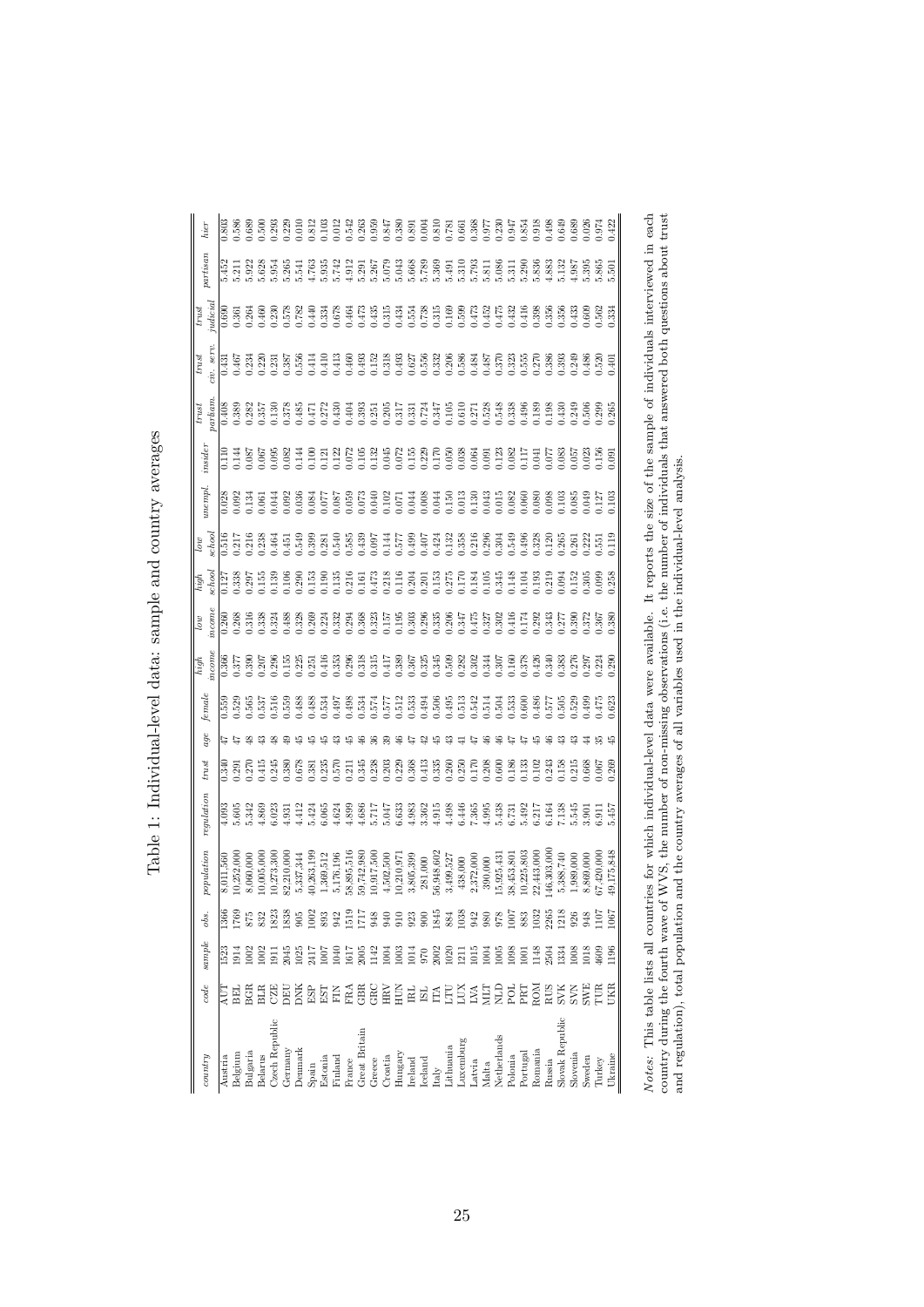|                | (1)            | (2)         | (3)        | (4)         | (5)        |
|----------------|----------------|-------------|------------|-------------|------------|
|                | pooled         | country FE  | demo       | income      | school     |
| trust          | $-0.349***$    | $-0.165***$ | $-.154***$ | $-0.157***$ | $-.130***$ |
|                | [0.705]        | [0.848]     | [0.857]    | [0.855]     | [0.878]    |
|                | (.028)         | (.046)      | (.046)     | (.047)      | (.045)     |
| age/100        |                |             | .876       | $1.831**$   | $1.911**$  |
|                |                |             | [2.400]    | [6.240]     | [6.759]    |
|                |                |             | (.608)     | (.811)      | (.826)     |
| $(age/100)^2$  |                |             | $-.024$    | $-1.141$    | $-1.338$   |
|                |                |             | [0.977]    | [0.319]     | [0.262]    |
|                |                |             | (.678)     | (.993)      | (.982)     |
| female         |                |             | $.188***$  | $.187***$   | $.189***$  |
|                |                |             | [1.206]    | [1.205]     | [1.208]    |
|                |                |             | (.031)     | (.034)      | (.035)     |
| high income    |                |             |            | $-.346***$  | $-.297***$ |
|                |                |             |            | [0.708]     | [0.743]    |
|                |                |             |            | (.035)      | (.034)     |
| low income     |                |             |            | .088        | .059       |
|                |                |             |            | [1.092]     | [1.061]    |
|                |                |             |            | (.060)      | (.057)     |
| high schooling |                |             |            |             | $-.206***$ |
|                |                |             |            |             | [0.814]    |
|                |                |             |            |             | (.050)     |
| low schooling  |                |             |            |             | $.124***$  |
|                |                |             |            |             | [1.132]    |
|                |                |             |            |             | (.045)     |
| obs.           | 37222          | 37222       | 37078      | 31663       | 31489      |
| country FE     | N <sub>O</sub> | <b>YES</b>  | <b>YES</b> | <b>YES</b>  | <b>YES</b> |
| countries      |                | 32          | 32         | 32          | 32         |
| $log-L$        | $-83648$       | $-82317$    | $-81830$   | $-69661$    | $-69216$   |
| $log-L_0$      | $-83802$       | $-83802$    | $-83487$   | $-71310$    | $-70913$   |
| pseudo $R^2$   | .002           | .018        | .02        | .023        | .024       |

Table 2: Individual-level estimates (baseline)

Notes: This table presents estimates of the effect of trust on preferences for regulation at the individual level. The dependent variable is the answer to question E042 in the WVS. It takes on discrete values from 1 to 10, where 1 means "State should give more freedom to firms" and 10 means "State should control firms more effectively". The explanatory variable trust is the answer to question A165 in the WVS.: "Generally speaking, would you say that most people can be trusted or that you need to be very careful in dealing with people?". It takes value 1 if the answer was "Most people can be trusted" and 0 otherwise. All other variables are described in the Appendix. The estimation method is the Maximum Likelihood ordered logit model. The log-likelihood at the last and first iteration are shown at the bottom of each column: the pseudo  $R^2$  equals 1 minus the ratio between the two. Odds ratios are presented in square brackets. Robust standard errors clustered by country are presented in parenthesis. Observations are weighted by the product of national sampling weights and country populations.  $*, **$  and \*\*\* denote coefficients significantly different from zero at the 90% confidence, 95% confidence and 99% confidence, respectively.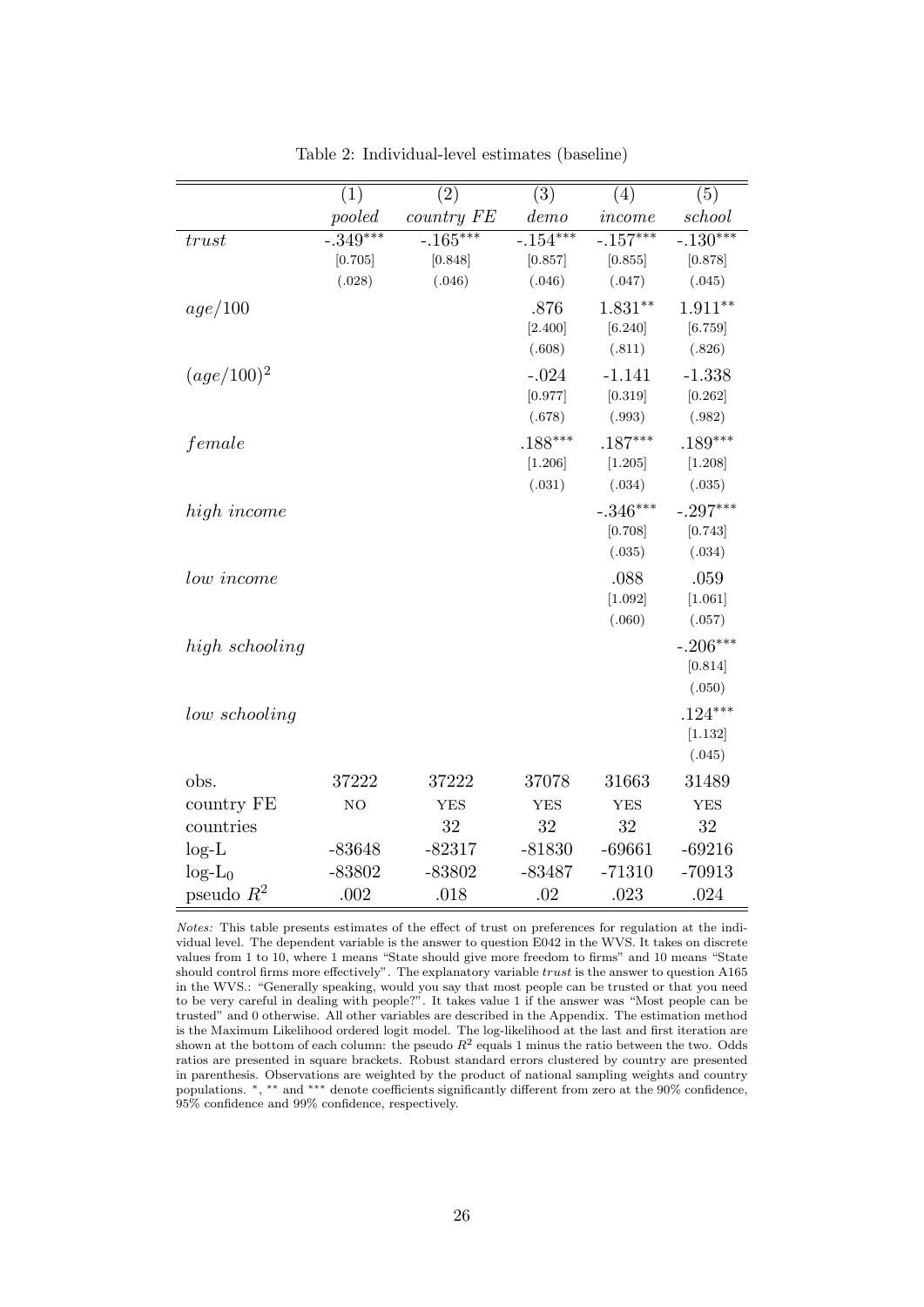|                      | (1)         | $\overline{(2)}$ | (3)               | (4)               | (5)             | (6)               |
|----------------------|-------------|------------------|-------------------|-------------------|-----------------|-------------------|
|                      | unempl      | insiders         | trust             | partisan          | religion        | $all$             |
| trust                | $-0.126***$ | $-0.141***$      | $-0.132***$       | $-0.124***$       | $-0.130***$     | $-.139**$         |
|                      | [0.882]     | [0.869]          | [0.876]           | [0.883]           | [0.878]         | [0.870]           |
|                      | (.046)      | (.046)           | (.047)            | (.051)            | (.045)          | (.057)            |
| unemployed           | $.174*$     |                  |                   |                   |                 | .116              |
|                      | [1.190]     |                  |                   |                   |                 | [1.123]           |
|                      | (.094)      |                  |                   |                   |                 | (.305)            |
| self employed        |             | $-.479***$       |                   |                   |                 | $-.453***$        |
|                      |             | [0.620]          |                   |                   |                 | [0.636]           |
|                      |             | (.088)           |                   |                   |                 | (.124)            |
| $m$ anager           |             | $-.295*$         |                   |                   |                 | $-.250$           |
|                      |             | [0.745]          |                   |                   |                 | [0.779]           |
|                      |             | (.176)           |                   |                   |                 | (.181)            |
| burpol               |             | .278             |                   |                   |                 | .262              |
|                      |             | [1.320]          |                   |                   |                 | [1.300]           |
|                      |             | (.283)           |                   |                   |                 | (.266)            |
| trust parliament     |             |                  | $-.007$           |                   |                 | $-.074$           |
|                      |             |                  | [0.993]           |                   |                 | [0.929]           |
|                      |             |                  | (.057)            |                   |                 | (.067)            |
| trust civil servants |             |                  | $-.002$           |                   |                 | $.057**$          |
|                      |             |                  | [0.998]           |                   |                 | [1.059]           |
|                      |             |                  | (.033)            |                   |                 | (.028)            |
| trust justice        |             |                  | $-.035$           |                   |                 | $-.020$           |
|                      |             |                  | [0.965]<br>(.032) |                   |                 | [0.981]<br>(.038) |
|                      |             |                  |                   |                   |                 |                   |
| partisan             |             |                  |                   | $-.141***$        |                 | $-.172***$        |
|                      |             |                  |                   | [0.868]<br>(.025) |                 | [0.842]<br>(.018) |
|                      |             |                  |                   |                   |                 |                   |
| hierarchical         |             |                  |                   |                   | .004<br>[1.004] | .047<br>[1.048]   |
|                      |             |                  |                   |                   | (.057)          | (.042)            |
| obs.                 | 31357       | 22875            | 29107             | 25862             | 31489           | 17748             |
| countries            | 32          | 30               | 32                | 32                | 32              | 30                |
| $log-L$              | $-68924$    | $-50282$         | $-64057$          | $-56648$          | $-69216$        | $-38811$          |
| $log-L_0$            | $-70616$    | $-51534$         | $-65602$          | $-58409$          | $-70913$        | $-40101$          |
| pseudo $R^2$         | $.024\,$    | .024             | .024              | .03               | .024            | .032              |
|                      |             |                  |                   |                   |                 |                   |

Table 3: Individual-level estimates (robustness)

Notes: This table presents estimates of the effect of trust on preferences for regulation at the individual level. The dependent variable is the answer to question E042 in the WVS. It takes on discrete values from 1 to 10, where 1 means "State should give more freedom to firms" and 10 means "State should control firms more effectively". The explanatory variable trust is the answer to question A165 in the WVS.: "Generally speaking, would you say that most people can be trusted or that you need to be very careful in dealing with people?". It takes value 1 if the answer was "Most people can be trusted" and 0 otherwise. All other variables are described in the Appendix. All regressions include also age, age<sup>2</sup>, female, high income, low income, high schooling, low schooling and country fixed effects. The estimation method is the Maximum Likelihood ordered logit model. The log-likelihood at the last and first iteration are shown at the bottom of each column: the pseudo  $R^2$  equals 1 minus the ratio between the two. Odds ratios are presented in square brackets. Robust standard errors clustered by country are presented in parenthesis. Observations are weighted by the product of national sampling weights and country populations. <sup>∗</sup>, ∗∗ and ∗∗∗ denote coefficients significantly different from zero at the 90% confidence, 95% confidence and 99% confidence, respectively.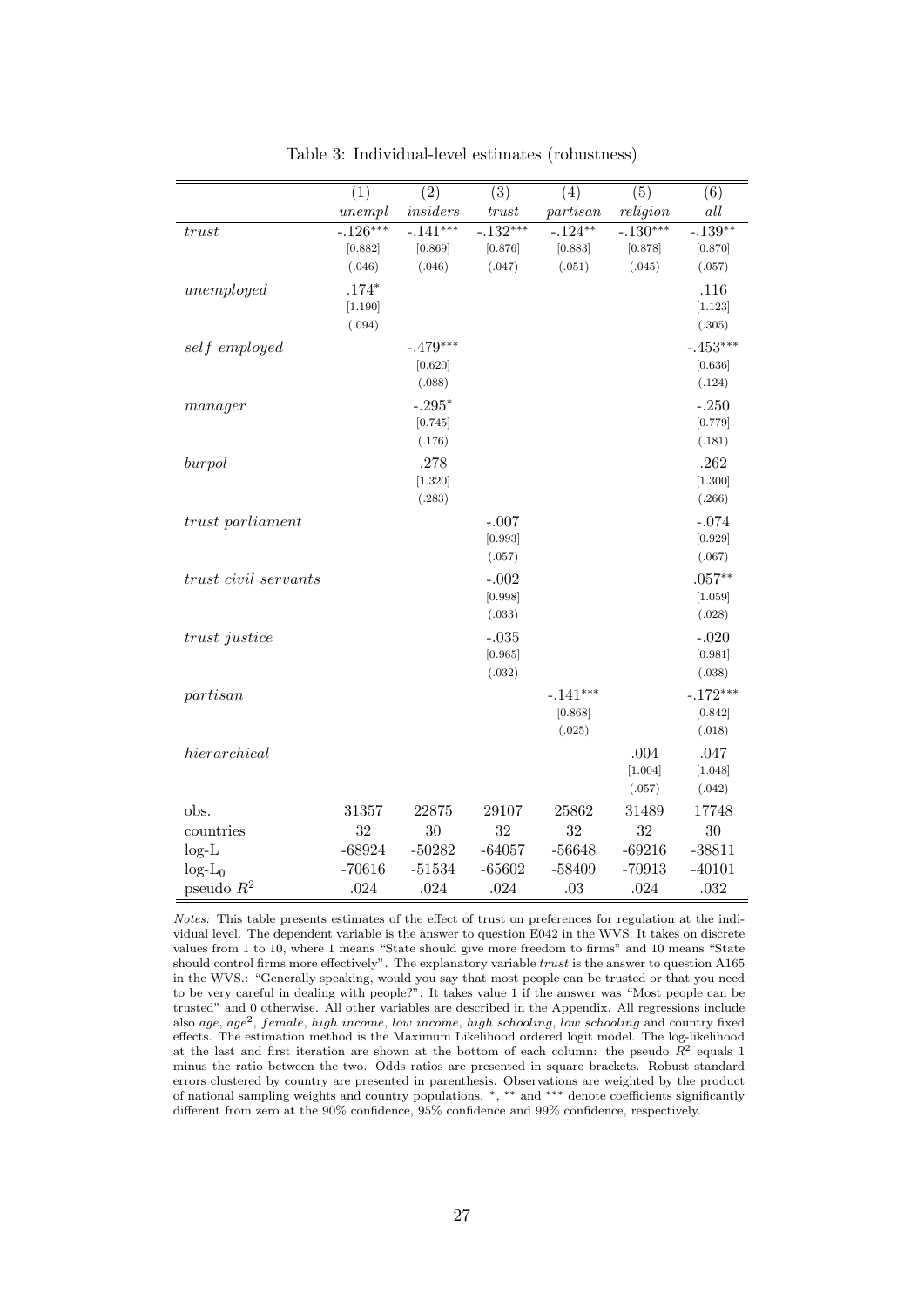|              | $\left( 1\right)$ | $^{\prime}2)$ | $\left( 3\right)$ | $\left( 4\right)$ | $\left(5\right)$ | $\left( 6\right)$ | (7)        | (8)            |
|--------------|-------------------|---------------|-------------------|-------------------|------------------|-------------------|------------|----------------|
|              | <b>INSIDERS</b>   |               | <b>SCHOOLING</b>  |                   |                  | <b>COUNTRIES</b>  |            | <b>GERMANY</b> |
|              | $n_{0}$           | yes           | low               | high              | Eastern          | Western           | Eastern    | Western        |
| trust        | $-.132***$        | $-.063$       | $-.228***$        | .009              | $-.231**$        | $-.085***$        | $-.450***$ | $-.098$        |
|              | [0.877]           | [0.939]       | [0.796]           | [1.009]           | [0.794]          | [0.919]           | [0.637]    | [0.907]        |
|              | (.043)            | (.100)        | (.077)            | (.065)            | (.112)           | (.027)            | (.159)     | (.145)         |
| obs.         | 28370             | 3013          | 11122             | 6185              | 12046            | 19443             | 695        | 715            |
| countries    | 32                | 32            | 32                | 32                | 11               | 21                |            |                |
| $log-L$      | $-62398$          | $-6433$       | $-24189$          | $-13681$          | $-26041$         | $-42801$          | $-1569$    | -1549          |
| $log-L_0$    | $-63907$          | $-6658$       | $-24938$          | $-13899$          | $-26578$         | -43944            | $-1582$    | $-1561$        |
| pseudo $R^2$ | .024              | .034          | .03               | .016              | .02              | .026              | .008       | .007           |

Table 4: Individual-level estimates (sample splits)

Notes: This table presents estimates of the effect of trust on preferences for regulation at the individual level. The dependent variable is the answer to question E042 in the WVS. It takes on discrete values from 1 to 10, where 1 means "State should give more freedom to firms" and 10 means "State should control firms more effectively". The explanatory variable trust is the answer to question A165 in the WVS.: "Generally speaking, would you say that most people can be trusted or that you need to be very careful in dealing with people?". It takes value 1 if the answer was "Most people can be trusted" and 0 otherwise. Different columns refer to different subsamples, indicated on top of each column. The category INSIDERS includes entrepreneurs, managers, bureaucrats and politicians; the categories for schooling refer to the binary variable classifications. All other variables are described in the Appendix. All regressions include also age, age<sup>2</sup>, female, high income, low income, high schooling, low schooling and country fixed effects. The estimation method is the Maximum Likelihood ordered logit model. The log-likelihood at the last and first iteration are shown at the bottom of each column: the pseudo  $R^2$  equals 1 minus the ratio between the two. Odds ratios are presented in square brackets. Robust standard errors clustered by country are presented in parenthesis. Observations are weighted by the product of national sampling weights and country populations. ∗, ∗∗ and ∗∗∗ denote coefficients significantly different from zero at the 90% confidence, 95% confidence and 99% confidence, respectively.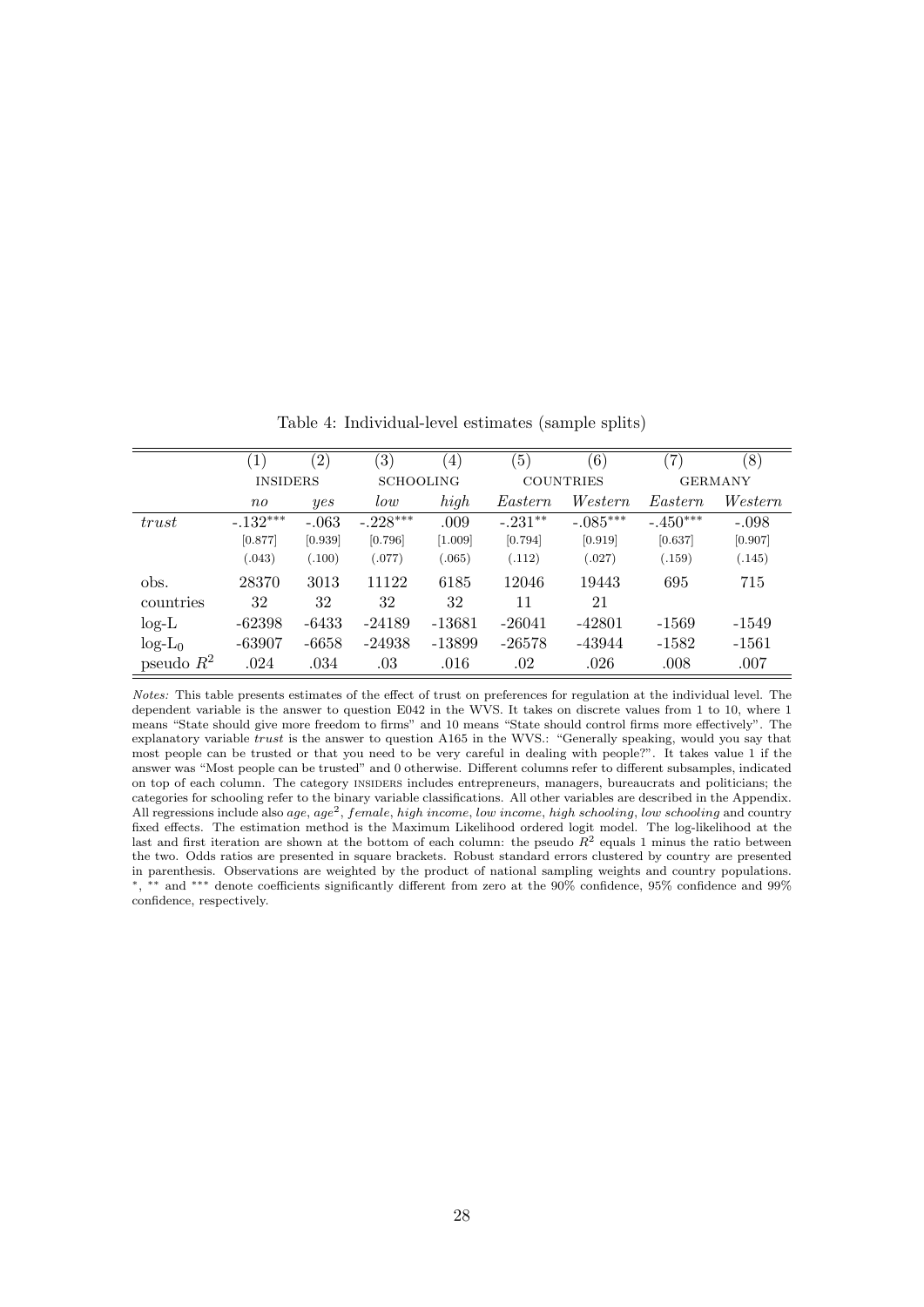|                        | $\left( 1\right)$ | $\left( 2\right)$ | $\left( 3\right)$ | $\left(4\right)$ | $\left( 5\right)$ | (6)        | $\left( 7\right)$ |
|------------------------|-------------------|-------------------|-------------------|------------------|-------------------|------------|-------------------|
| trust                  | $-.111**$         | $-.115***$        | $-.114***$        | $-.114***$       | $-.120***$        | $-.135***$ | $-.125***$        |
|                        | [0.895]           | [0.892]           | [0.892]           | [0.892]          | [0.887]           | [0.874]    | [0.883]           |
|                        | (.046)            | (.044)            | (.038)            | (.043)           | (.030)            | (.031)     | (.028)            |
| $trust \times ECONDEV$ | $.115*$           |                   |                   |                  | $.290***$         | $.284***$  | $.322***$         |
|                        | [1.122]           |                   |                   |                  | [1.337]           | [1.329]    | [1.379]           |
|                        | (.060)            |                   |                   |                  | (.102)            | (.094)     | (.098)            |
| $trust \times CORRCTR$ |                   | .067              |                   |                  | $-.170**$         |            |                   |
|                        |                   | [1.069]           |                   |                  | [0.843]           |            |                   |
|                        |                   | (.059)            |                   |                  | (.073)            |            |                   |
| $trust \times REGQUAL$ |                   |                   | .052              |                  |                   | $-.173***$ |                   |
|                        |                   |                   | [1.054]           |                  |                   | [0.842]    |                   |
|                        |                   |                   | (.054)            |                  |                   | (.064)     |                   |
| $trust \times GOVEFF$  |                   |                   |                   | .065             |                   |            | $-.203***$        |
|                        |                   |                   |                   | [1.068]          |                   |            | [0.816]           |
|                        |                   |                   |                   | (.058)           |                   |            | (.072)            |
| obs.                   | 31489             | 31489             | 31489             | 31489            | 31489             | 31489      | 31489             |
| countries              | 32                | 32                | 32                | 32               | 32                | 32         | 32                |
| $log-L$                | $-69201$          | $-69209$          | $-69212$          | $-69210$         | $-69194$          | $-69191$   | $-69192$          |
| $log-L_0$              | $-70913$          | $-70913$          | $-70913$          | $-70913$         | $-70913$          | $-70913$   | $-70913$          |
| pseudo $R^2$           | .024              | .024              | .024              | .024             | .024              | .024       | .024              |

Table 5: Individual-country interactions

Notes: This table presents estimates of the effect of trust on preferences for regulation at the individual level. The dependent variable is the answer to question E042 in the WVS. It takes on discrete values from 1 to 10, where 1 means "State should give more freedom to firms" and 10 means "State should control firms more effectively". The explanatory variable *trust* is the answer to question A165 in the WVS.: "Generally speaking, would you say that most people can be trusted or that you need to be very careful in dealing with people?". It takes value 1 if the answer was "Most people can be trusted" and 0 otherwise. The other variables are interactions of trust with country characteristics: DEVEL is the level of development, as measured by the (log of) GDP per capita at constant 2005 international dollars; CORRCTR, REGQUAL and GOVEFF are the World Bank Governance Indicators for the control of corruption, the regulatory quality and the government effectiveness. All country variables are standardized to have mean 0 and standard deviation equal to 1. All regressions include also age,  $age^2$ , female, high income, low income, high schooling, low schooling and country fixed effects. The estimation method is the Maximum Likelihood ordered logit model. The log-likelihood at the last and first iteration are shown at the bottom of each column: the pseudo  $R^2$  equals 1 minus the ratio between the two. Odds ratios are presented in square brackets. Robust standard errors clustered by country are presented in parenthesis. Observations are weighted by the product of national sampling weights and country populations. <sup>∗</sup>, ∗∗ and ∗∗∗ denote coefficients significantly different from zero at the 90% confidence, 95% confidence and 99% confidence, respectively.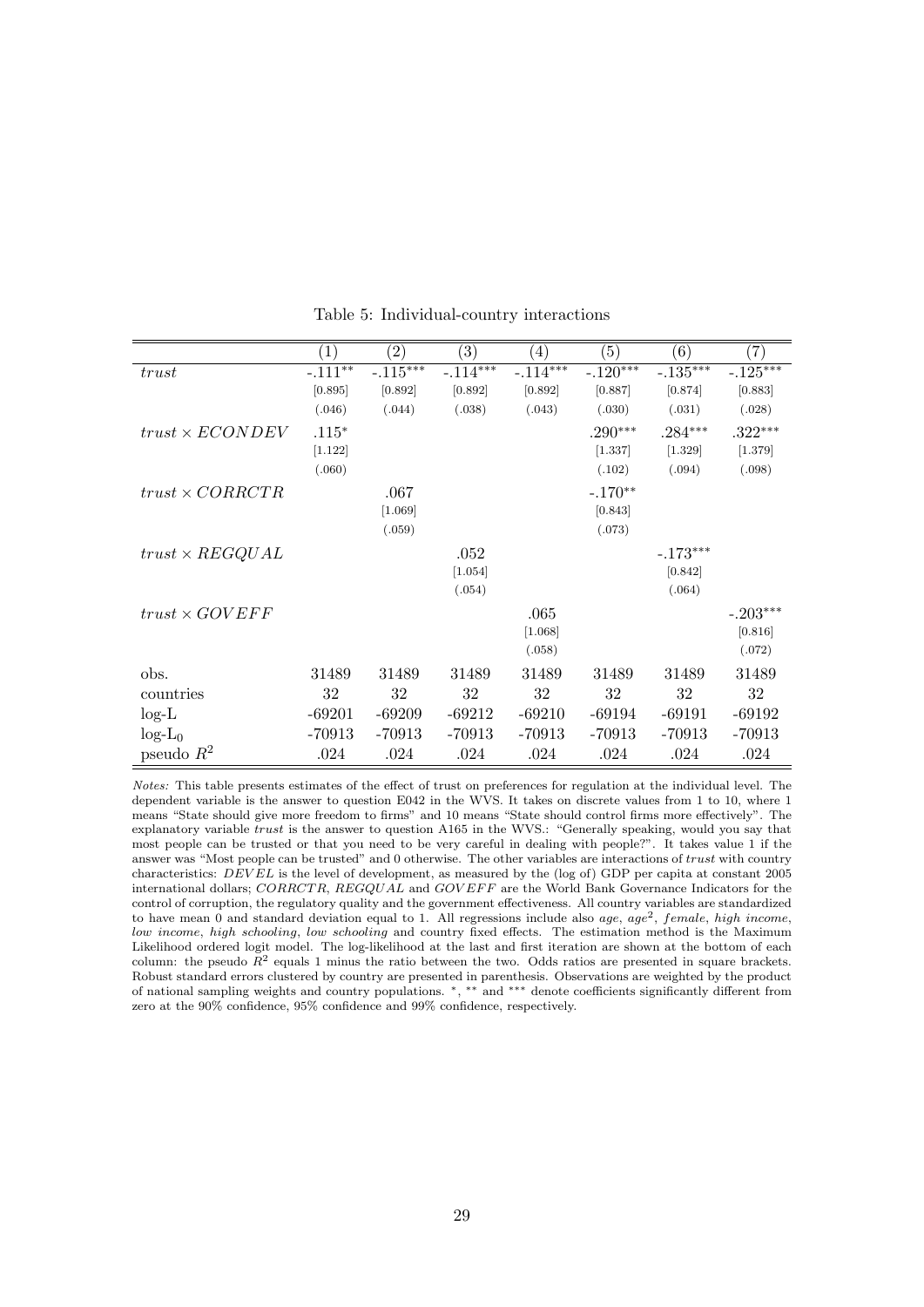|                 |              |              | Correlation matrix |                          |           |           |              |
|-----------------|--------------|--------------|--------------------|--------------------------|-----------|-----------|--------------|
|                 | <i>ENTRY</i> | <i>TRUST</i> |                    | Unoff. Act. Water. Poll. | $\ln GDP$ | $\ln POP$ | UK LEGAL     |
| <i>TRUST</i>    | $-0.632***$  |              |                    |                          |           |           |              |
| Unoff. Act.     | $0.504***$   | $-0.617***$  |                    |                          |           |           |              |
| Water. Poll.    | 0.166        | $-0.143$     | $0.540***$         |                          |           |           |              |
| $\ln GDP$       | $-0.487***$  | $0.526***$   | $-0.733***$        | $-0.482***$              |           |           |              |
| ln POP          | $0.274**$    | $-0.060$     | 0.091              | $-0.123$                 | $-0.128$  |           |              |
| <i>UK LEGAL</i> | $-0.526***$  | $0.234*$     | $-0.212*$          | $-0.036$                 | $-0.051$  | 0.099     |              |
|                 |              |              | Summary statistics |                          |           |           |              |
| obs.            | 86           | 52           | 74                 | 77                       | 86        | 198       | 86           |
| mean            | 2.229        | 0.307        | 28.727             | 0.183                    | 7.971     | 15.336    | 0.291        |
| std. dev.       | 0.517        | 0.153        | 15.267             | 0.041                    | 1.641     | 2.088     | 0.457        |
| min.            | 0.693        | 0.046        | 8.600              | 0.100                    | 5.247     | 10.652    | $\theta$     |
| max.            | 3.045        | 0.652        | 68.800             | 0.315                    | 10.555    | 20.949    | $\mathbf{1}$ |

Table 6: Correlation matrix and summary statistics

Notes: This table presents the correlation matrix of variables (top panel) and their summary statistics (bottom panel) across countries. \*, \*\* and \*\*\* denote correlation coefficients significantly different from zero at 90% confidence, 95% confidence and 99% confidence, respectively.

|                 | $\left(1\right)$ | (2)         | $^{\rm (3)}$ | $\left(4\right)$ |
|-----------------|------------------|-------------|--------------|------------------|
| TRUST           | $-2.305***$      | $-1.896***$ | $-2.003***$  | $-1.324***$      |
|                 | (.423)           | (.454)      | (.395)       | (.309)           |
| $\ln GDP$       |                  | $-.087*$    | $-.054$      | $-.080***$       |
|                 |                  | (.050)      | (.047)       | (.023)           |
| $\ln POP$       |                  |             | $.089**$     | $.131***$        |
|                 |                  |             | (.036)       | (.020)           |
| <i>UK LEGAL</i> |                  |             |              | $-.825***$       |
|                 |                  |             |              | (.103)           |
| obs             | 52               | 52          | 51           | 51               |
| $R^2$           | .4               | .433        | .488         | .816             |
| $\,F$           | 29.715           | 18.376      | 14.914       | 36.203           |

#### Table 7: Trust and regulation

Notes: This table presents OLS estimates of the effect of trust on entry regulation across countries. The dependent variable is the (log of) number of procedures required to start a new business, from Djankov et al. (2002). The explanatory variable TRUST is the country average of the measure of trust in the WVS.  $\ln GDP$  and  $\ln POP$  are the (log of) country GDP per capita and population in 1999, and UK LEGAL is a dummy equal to one for British legal origin; all three variables are also from Djankov et al. (2002). Robust standard errors are presented (in parenthesis). \*, \*\* and \*\*\* denote coefficients significantly different from zero at 90% confidence, 95% confidence and 99% confidence, respectively.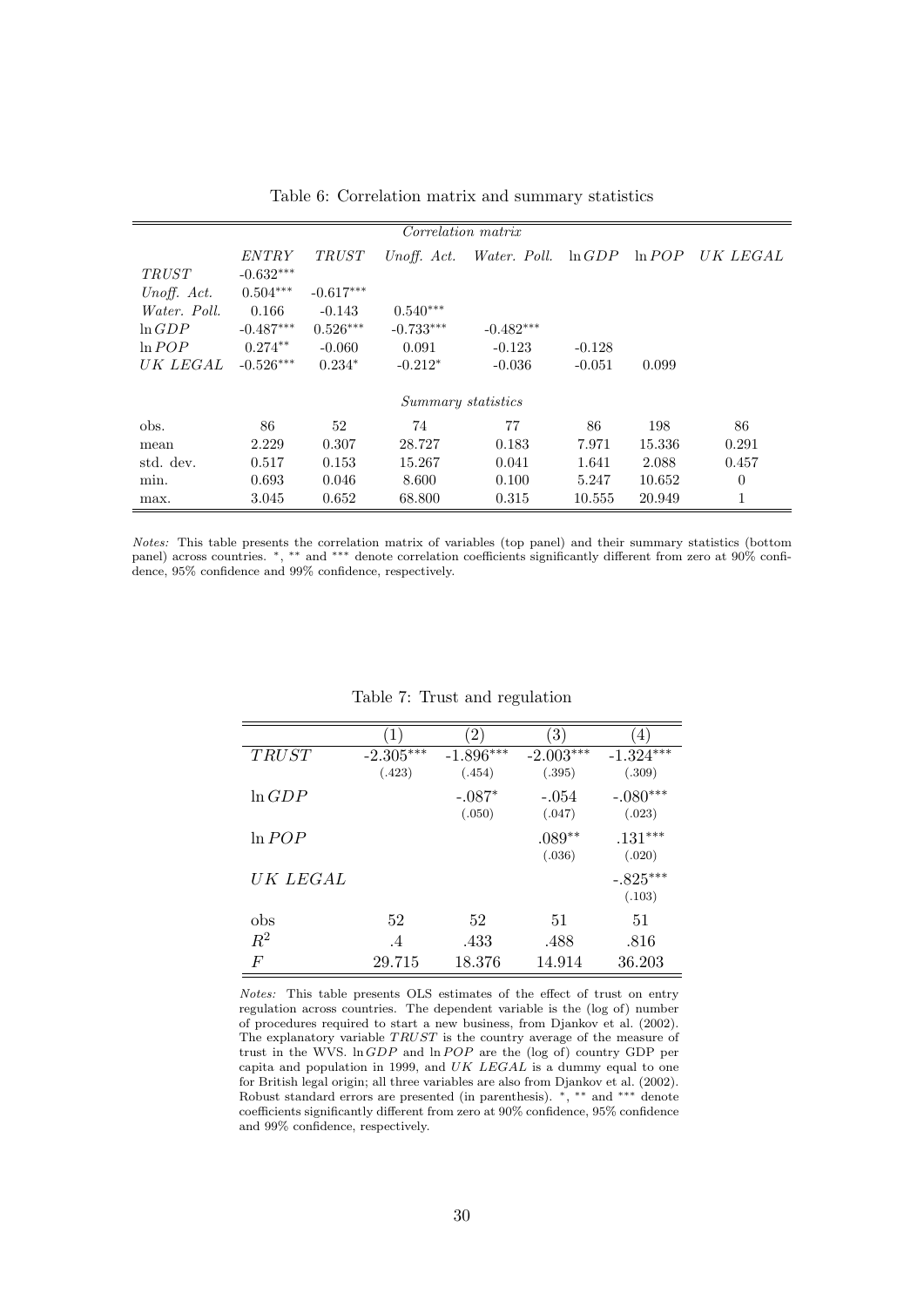|                    | <b>OLS</b> | <b>OLS</b>                       | <b>OLS</b> | <b>OLS</b> | <b>OLS</b> | <b>TSLS</b> |
|--------------------|------------|----------------------------------|------------|------------|------------|-------------|
|                    | (1)        | (2)                              | (3)        | (4)        | (5)        | (6)         |
| <i>ENTRY</i>       | .013       | $-.018***$                       | $-.006$    | $-.004$    | $-.021***$ | $-.067$     |
|                    | (.008)     | (.007)                           | (.006)     | (.007)     | (.007)     | (.042)      |
| <b>TRUST</b>       |            | $-.066**$                        |            |            | $-.047$    |             |
|                    |            | (.026)                           |            |            | (.031)     |             |
| $\ln GDP$          |            |                                  |            | $-.013***$ | $-.006**$  | $-.022***$  |
|                    |            |                                  |            | (.003)     | (.003)     | (.008)      |
| obs.               | 77         | 50                               | 50         | 77         | 50         | 77          |
| $R^2$              | .028       | .095                             | .015       | .234       | .156       |             |
| $\,F$              | 2.667      | 4.408                            | 1.074      | 12.409     | 4.588      | 6.381       |
|                    |            |                                  |            |            |            |             |
|                    |            | FIRST STAGE REGRESSION FOR ENTRY |            |            |            |             |
| $\ln POP$          |            |                                  |            |            |            | $.090**$    |
|                    |            |                                  |            |            |            | (.038)      |
| $\ln GDP$          |            |                                  |            |            |            | $-.127***$  |
|                    |            |                                  |            |            |            | (.034)      |
| $F$ (excl. instr.) |            |                                  |            |            |            | 5.79        |

Table 8: Regulation and negative externalities

Notes: This table presents OLS and TSLS estimates of the effect of entry regulations on negative externalities across countries. The top and bottom panel report first and second stage results, respectively. The dependent variable are emissions of organic water pollutant (kilograms per day per worker) for 1998, from Djankov et al. (2002). The explanatory variable  $ENTRY$  is the (log of) number of procedures required to start a new business;  $\ln GDP$  and  $\ln POP$  are the (log of) country GDP per capita and population in 1999; all three variables are also from Djankov et al. (2002). TRUST is the country average of the measure of trust in the WVS. The first stage F statistic for the excluded instrument is reported at the bottom of each column. <sup>∗</sup>, ∗∗ and ∗∗∗ denote coefficients significantly different from zero at 90% confidence, 95% confidence and 99% confidence, respectively.